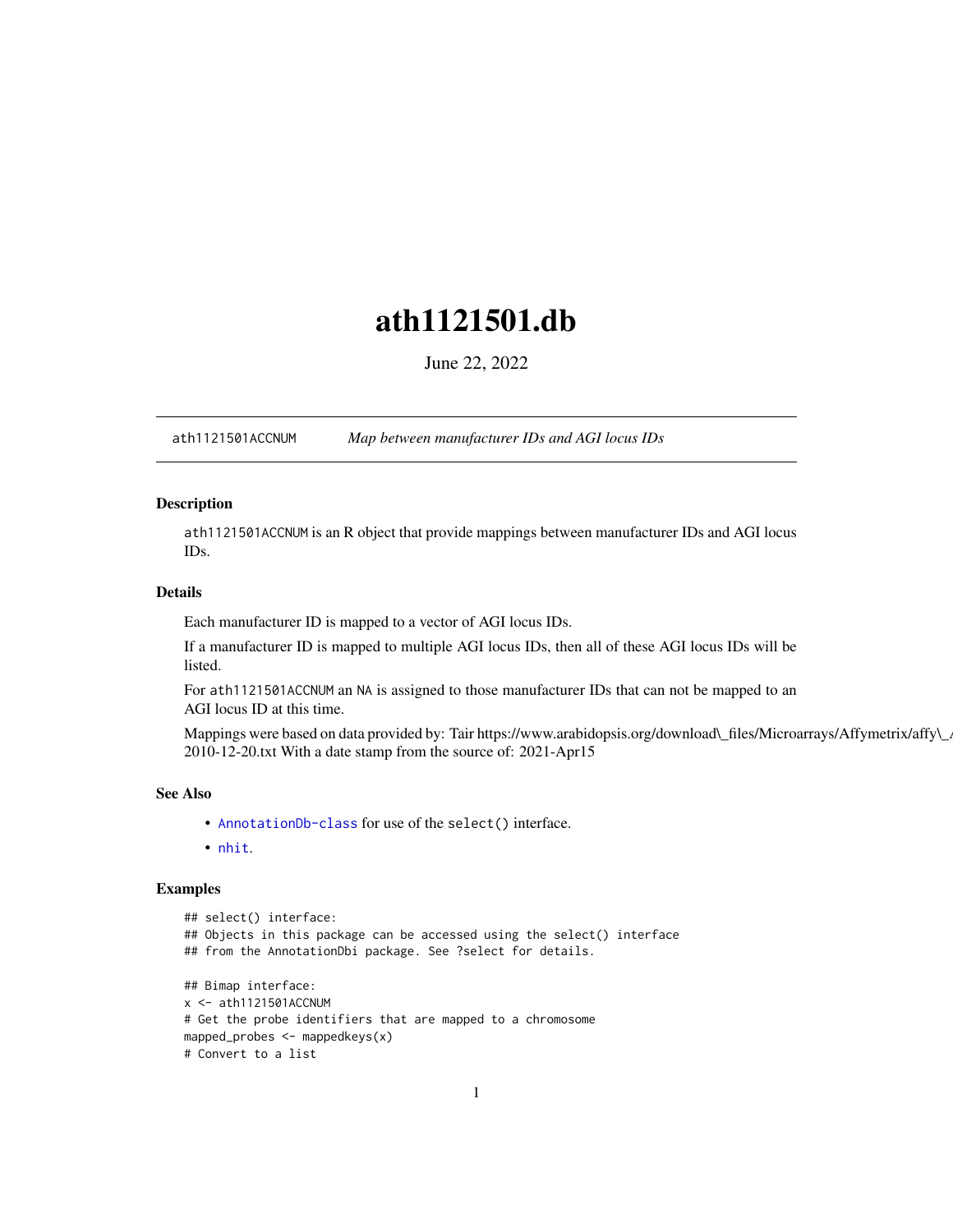```
xx <- as.list(x[mapped_probes])
if(length(xx) > 0) {
 # Get the AGI locus IDs for the first five probes
 xx[1:5]
 # Get the first one
 xx[[1]]
}
## y <- ath1121501MULTIHIT
## identical(keys(x), keys(y)) # TRUE
# nhx \leq -nhit(x)# nhy \leq nhit(y)# identical(names(nhx), keys(x)) # TRUE
# identical(names(nhy), keys(y)) # TRUE
# table(nhx)
# table(nhy)
# onehit_probes <- names(nhx)[nhx != 0 & nhy == 0]
# x[[onehit_probes[1]]] # a single AGI locus ID
# y[[onehit_probes[1]]] # NA
# multihit_probes <- names(nhx)[nhy != 0]
# x[[multihit_probes[1]]] # "multiple"
# y[[multihit_probes[1]]] # several AGI locus IDs
# nohit_probes <- names(nhx)[nhx == 0]
# x[[nohit_probes[1]]] # NA
# y[[nohit_probes[1]]] # NA
# any(nhx == 0 \&thinspace nhy != 0) # FALSE
# ## Back to a more "normal" map (that combines the data from 'x' and 'y')
# xy <- as(x, "AnnDbBimap") # 'as(y, "AnnDbBimap")' works too
# xy[[onehit_probes[1]]] # a single AGI locus ID
# xy[[multihit_probes[1]]] # several AGI locus IDs
# xy[[nohit_probes[1]]] # NA
```
ath1121501ARACYC *Mappings between probe identifiers and KEGG pathway identifiers*

## Description

AraCyc <http://www.arabidopsis.org/tools/aracyc/> maintains pathway data for Arabidopsis thaliana. ath1121501ARACYC maps probe identifiers to the common names of the pathways in which the genes represented by the probe identifiers are involved. Information is obtained from AraCyc.

#### Details

Annotation based on data provided by: Tair ftp://ftp.plantcyc.org/Pathways/Data\\_dumps/PMN15\\_January2021/pathways/ar With a date stamp from the source of: 2021-Apr15

<span id="page-1-0"></span>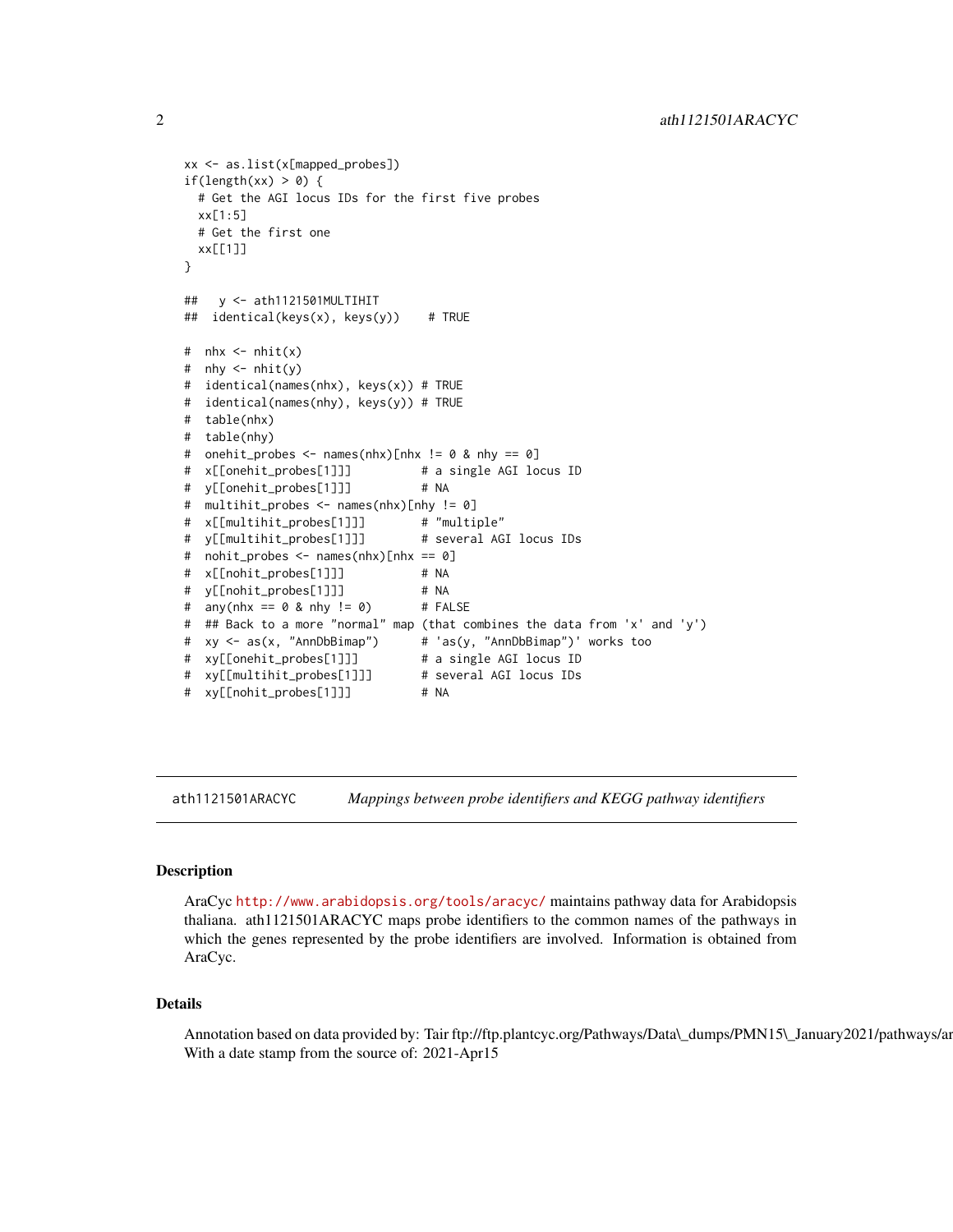## <span id="page-2-0"></span>References

<http://www.genome.ad.jp/kegg/>

## See Also

• [AnnotationDb-class](#page-0-0) for use of the select() interface.

## Examples

```
## select() interface:
## Objects in this package can be accessed using the select() interface
## from the AnnotationDbi package. See ?select for details.
## Bimap interface:
x <- ath1121501ARACYC
# Get the probe identifiers that are mapped to pathways
mapped_probes <- mappedkeys(x)
# Convert to a list
xx <- as.list(x[mapped_probes])
if(length(xx) > 0) {
  # Get the pathways for the first five probes
  xx[1:5]
  # For the first probe
  xx[[1]]
}
```

```
ath1121501ARACYCENZYME
```
*Map between Manufacturer IDs and Enzyme Names from ARACYC*

#### **Description**

ath1121501ARACYCENZYME is an R object that provides mappings between manufacturer identifiers and Enzyme Names from ARACYC.

## Details

Each manufacturer identifier maps to a named vector containing the Enzyme name for that gene according to the ARACYC database. If this information is unknown, the vector will contain an NA.

Mappings between probe identifiers and enzyme identifiers were obtained using files provided by: Tair ftp://ftp.plantcyc.org/Pathways/Data\\_dumps/PMN15\\_January2021/pathways/ara\\_pathways.20210325.txt With a date stamp from the source of: 2021-Apr15

#### See Also

• [AnnotationDb-class](#page-0-0) for use of the select() interface.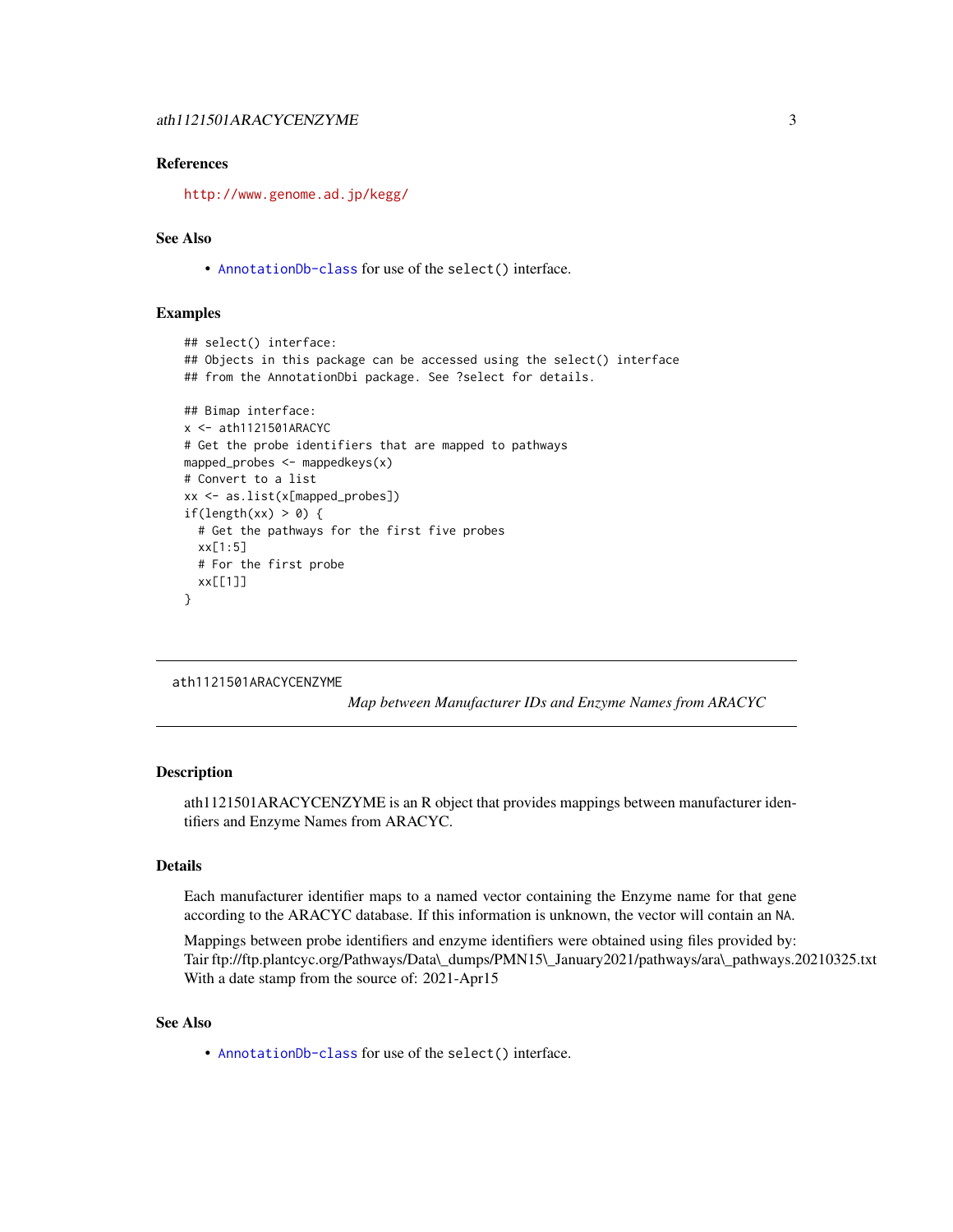#### Examples

```
## select() interface:
## Objects in this package can be accessed using the select() interface
## from the AnnotationDbi package. See ?select for details.
## Bimap interface:
x <- ath1121501ARACYCENZYME
# Get the probe identifiers that are mapped to an Enzyme Name
mapped_probes <- mappedkeys(x)
# Convert to a list
xx <- as.list(x[mapped_probes])
if(length(xx) > 0) {
  # Get the ENZYME name for the first five probes
  xx[1:5]
  # Get the first one
  xx[[1]]
}
```
ath1121501.db *Bioconductor annotation data package*

#### Description

Welcome to the ath1121501.db annotation Package. The purpose of this package is to provide detailed information about the ath1121501 platform. This package is updated biannually.

Objects in this package are accessed using the select() interface. See ?select in the AnnotationDbi package for details.

## See Also

• [AnnotationDb-class](#page-0-0) for use of keys(), columns() and select().

```
## select() interface:
## Objects in this package can be accessed using the select() interface
## from the AnnotationDbi package. See ?select for details.
columns(ath1121501.db)
## Bimap interface:
## The 'old style' of interacting with these objects is manipulation as
## bimaps. While this approach is still available we strongly encourage the
## use of select().
ls("package:ath1121501.db")
```
<span id="page-3-0"></span>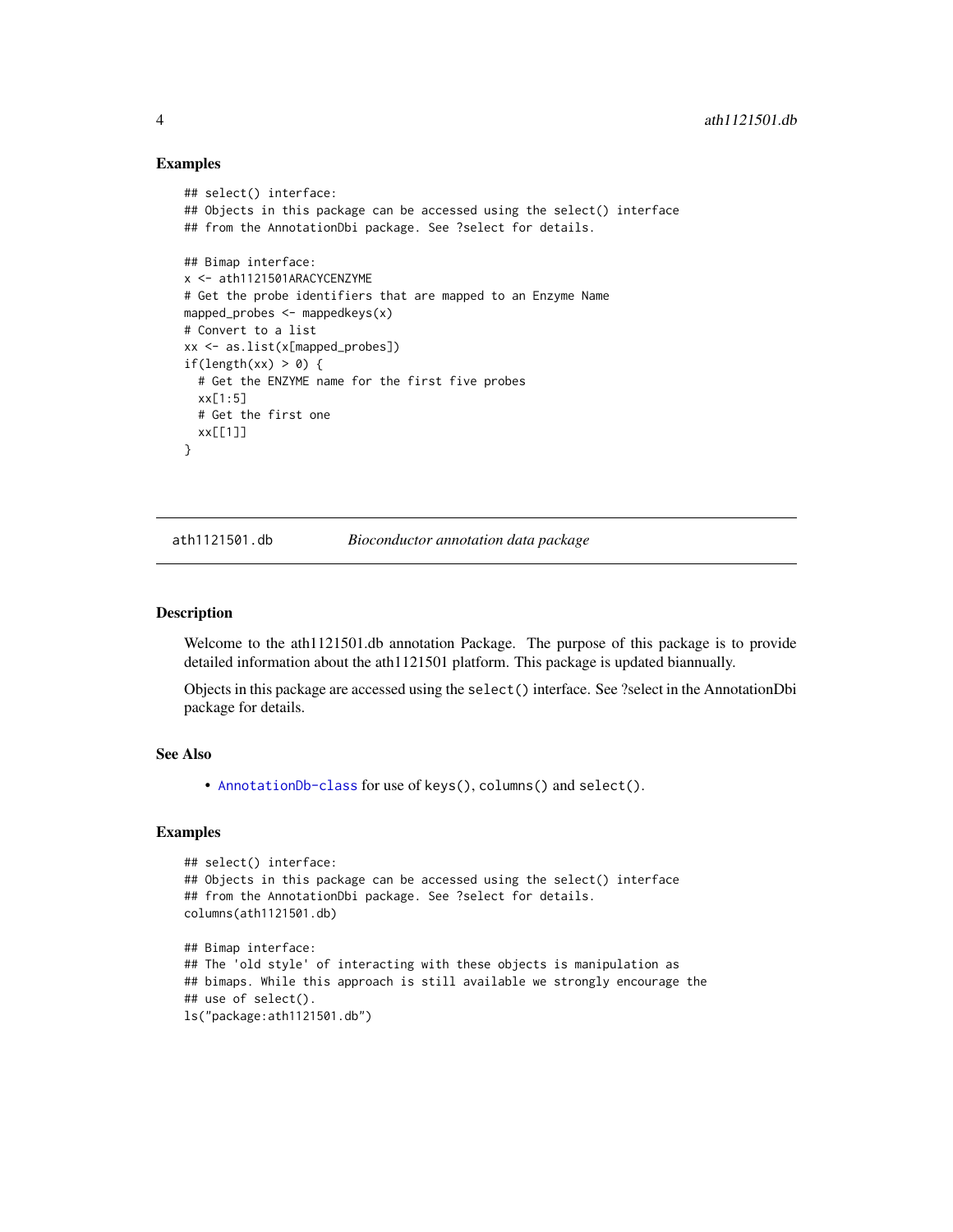#### <span id="page-4-0"></span>Description

ath1121501CHR is an R object that provides mappings between a manufacturer identifier and the chromosome that contains the gene of interest.

## Details

Each manufacturer identifier maps to a vector of chromosomes. Due to inconsistencies that may exist at the time the object was built, the vector may contain more than one chromosome (e.g., the identifier may map to more than one chromosome). If the chromosomal location is unknown, the vector will contain an NA.

Mappings were based on data provided by: Tair https://www.arabidopsis.org/download\\_files/Genes/TAIR10\\_genome\\_relea With a date stamp from the source of: 2021-Apr15

## See Also

• [AnnotationDb-class](#page-0-0) for use of the select() interface.

```
## select() interface:
## Objects in this package can be accessed using the select() interface
## from the AnnotationDbi package. See ?select for details.
## Bimap interface:
x <- ath1121501CHR
# Get the probe identifiers that are mapped to a chromosome
mapped_probes <- mappedkeys(x)
# Convert to a list
xx <- as.list(x[mapped_probes])
if(length(xx) > 0) {
 # Get the CHR for the first five probes
 xx[1:5]
 # Get the first one
 xx[[1]]
}
```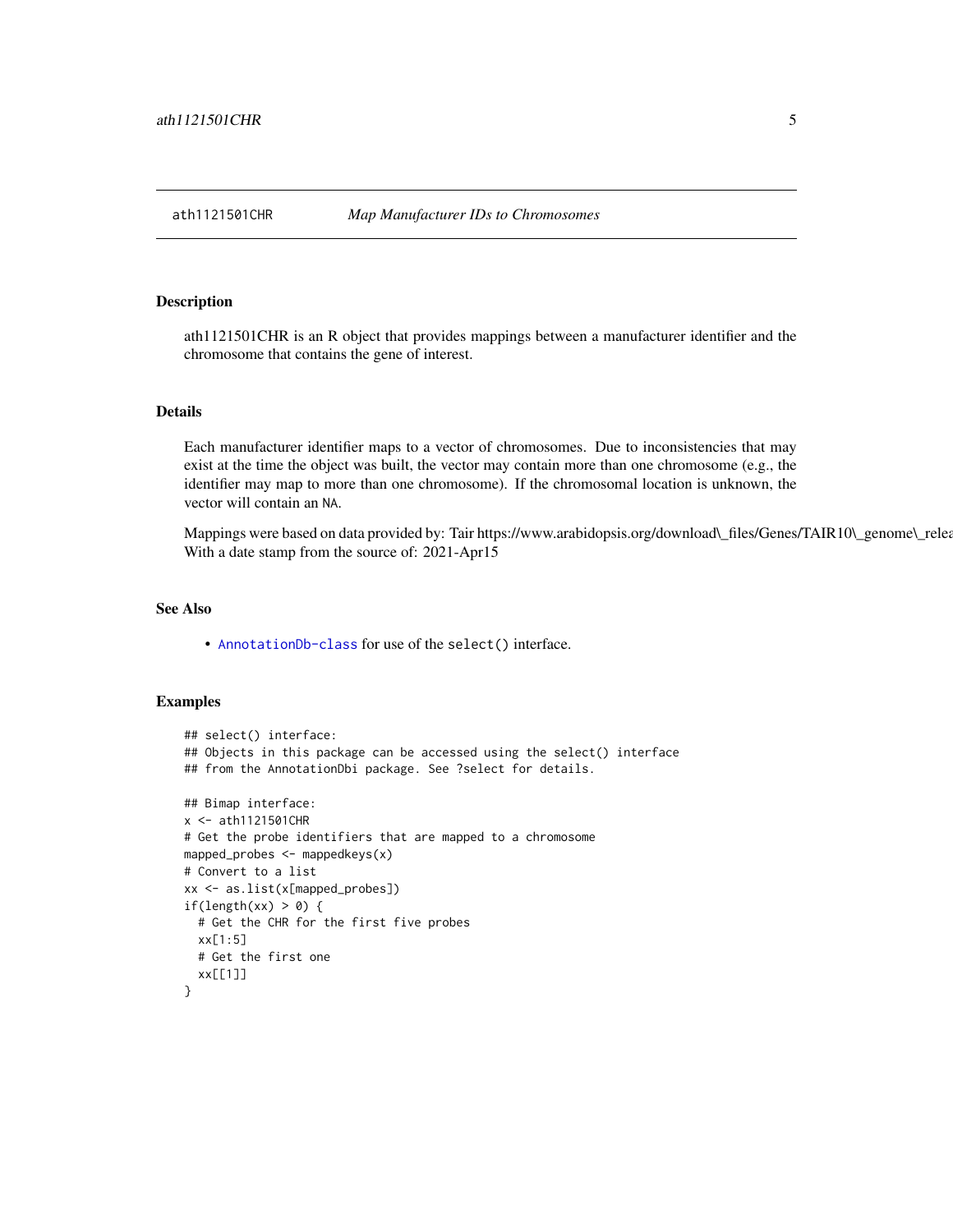<span id="page-5-0"></span>ath1121501CHRLENGTHS *A named vector for the length of each of the chromosomes*

#### Description

ath1121501CHRLENGTHS provides the length measured in base pairs for each of the chromosomes.

#### Details

This is a named vector with chromosome numbers as the names and the corresponding lengths for chromosomes as the values.

Total lengths of chromosomes were derived by calculating the number of base pairs on the sequence string for each chromosome.

## See Also

• [AnnotationDb-class](#page-0-0) for use of the select() interface.

#### Examples

```
## select() interface:
## Objects in this package can be accessed using the select() interface
## from the AnnotationDbi package. See ?select for details.
## Bimap interface:
tt <- ath1121501CHRLENGTHS
# Length of chromosome 1
tt["1"]
```
ath1121501CHRLOC *Map Manufacturer IDs to Chromosomal Location*

#### Description

ath1121501CHRLOC is an R object that maps manufacturer identifiers to the starting position of the gene. The position of a gene is measured as the number of base pairs.

The CHRLOCEND mapping is the same as the CHRLOC mapping except that it specifies the ending base of a gene instead of the start.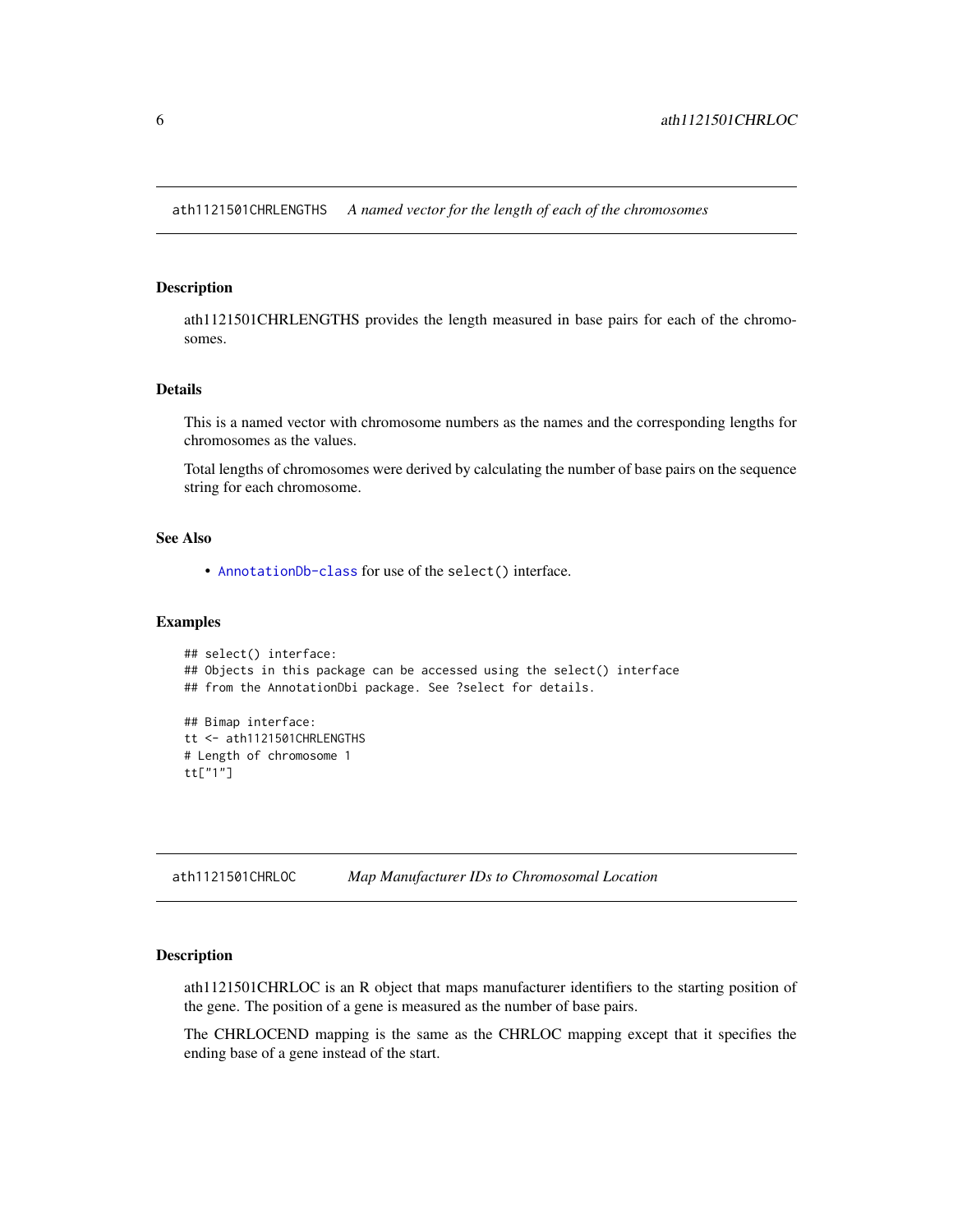## <span id="page-6-0"></span>Details

Each manufacturer identifier maps to a named vector of chromosomal locations, where the name indicates the chromosome. Due to inconsistencies that may exist at the time the object was built, these vectors may contain more than one chromosome and/or location. If the chromosomal location is unknown, the vector will contain an NA.

Chromosomal locations on both the sense and antisense strands are measured as the number of base pairs from the p (5' end of the sense strand) to q (3' end of the sense strand) arms. Chromosomal locations on the antisense strand have a leading "-" sign (e. g. -1234567).

Mappings were based on data provided by: Tair https://www.arabidopsis.org/download\\_files/Maps/seqviewer\\_data/sv\\_gen With a date stamp from the source of: 2021-Apr15

## See Also

• [AnnotationDb-class](#page-0-0) for use of the select() interface.

## Examples

```
## select() interface:
## Objects in this package can be accessed using the select() interface
## from the AnnotationDbi package. See ?select for details.
## Bimap interface:
x <- ath1121501CHRLOC
# Get the probe identifiers that are mapped to chromosome locations
mapped_probes <- mappedkeys(x)
# Convert to a list
xx <- as.list(x[mapped_probes])
if(length(xx) > 0) {
 # Get the CHRLOC for the first five probes
 xx[1:5]
 # Get the first one
 xx[[1]]
}
```

| ath1121501ENZYME | Map between Manufacturer IDs and Enzyme Commission (EC) Num- |
|------------------|--------------------------------------------------------------|
|                  | bers                                                         |

## **Description**

ath1121501ENZYME is an R object that provides mappings between manufacturer identifiers and EC numbers.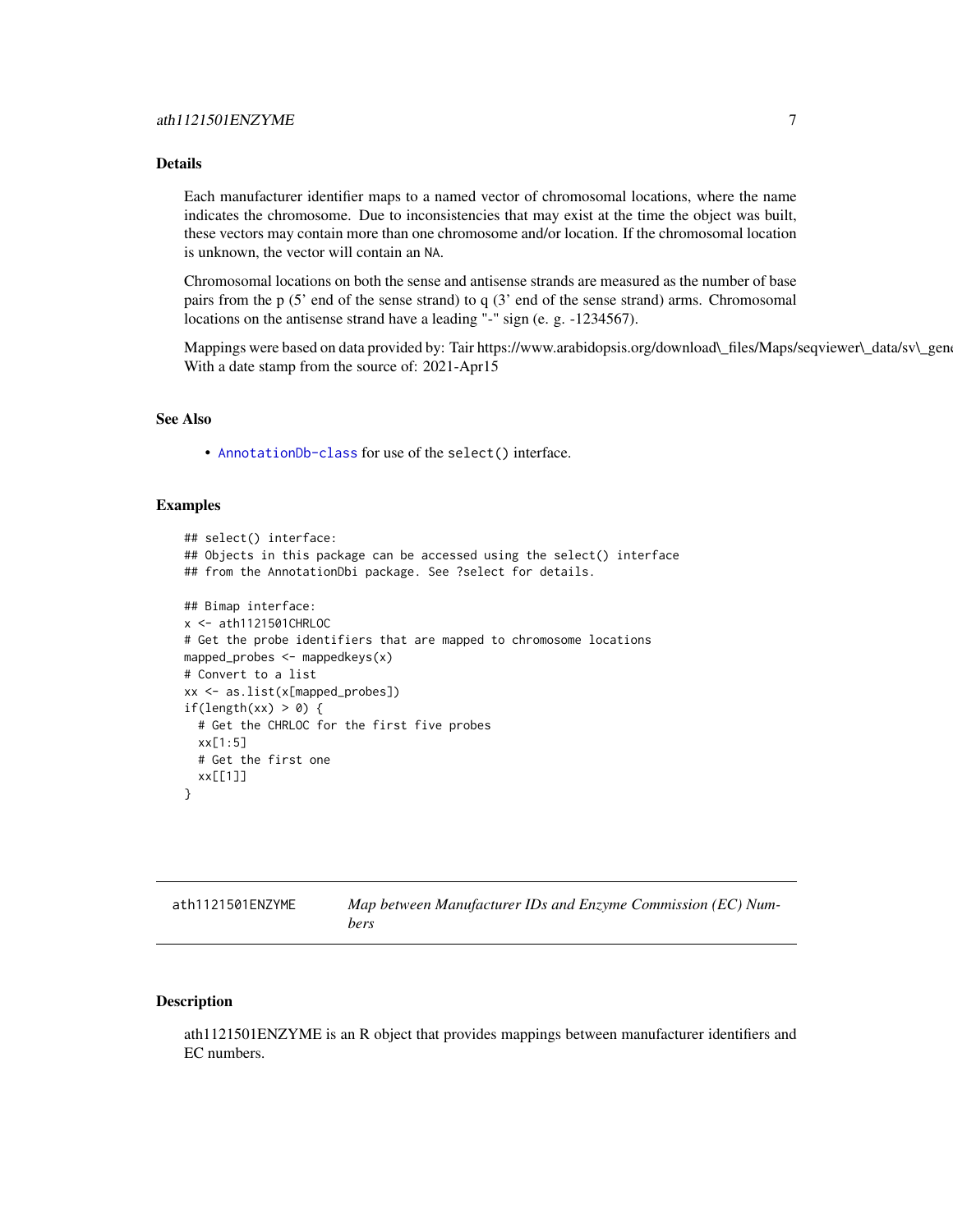## Details

Each manufacturer identifier maps to a named vector containing the EC number that corresponds to the enzyme produced by that gene. The name corresponds to the manufacturer identifier. If this information is unknown, the vector will contain an NA.

Enzyme Commission numbers are assigned by the Nomenclature Committee of the International Union of Biochemistry and Molecular Biology <http://www.chem.qmw.ac.uk/iubmb/enzyme/> to allow enzymes to be identified.

An Enzyme Commission number is of the format EC x.y.z.w, where x, y, z, and w are numeric numbers. In ath1121501ENZYME2PROBE, EC is dropped from the Enzyme Commission numbers.

Enzyme Commission numbers have corresponding names that describe the functions of enzymes in such a way that  $ECx$  is a more general description than  $ECx$ . That in turn is a more general description than EC x.y.z. The top level EC numbers and names are listed below:

EC 1 oxidoreductases

EC 2 transferases

EC 3 hydrolases

EC 4 lyases

EC 5 isomerases

EC 6 ligases

The EC name for a given EC number can be viewed at [http://www.chem.qmul.ac.uk/iupac/](http://www.chem.qmul.ac.uk/iupac/jcbn/index.html#6) [jcbn/index.html#6](http://www.chem.qmul.ac.uk/iupac/jcbn/index.html#6)

Mappings between probe identifiers and enzyme identifiers were obtained using files provided by: Tair ftp://ftp.plantcyc.org/Pathways/Data\\_dumps/PMN15\\_January2021/pathways/ara\\_pathways.20210325.txt With a date stamp from the source of: 2021-Apr15

#### References

<ftp://ftp.genome.ad.jp/pub/kegg/pathways>

## See Also

• [AnnotationDb-class](#page-0-0) for use of the select() interface.

```
## select() interface:
## Objects in this package can be accessed using the select() interface
## from the AnnotationDbi package. See ?select for details.
## Bimap interface:
x <- ath1121501ENZYME
# Get the probe identifiers that are mapped to an EC number
mapped_probes <- mappedkeys(x)
# Convert to a list
xx <- as.list(x[mapped_probes])
if(length(xx) > 0) {
 # Get the ENZYME for the first five probes
```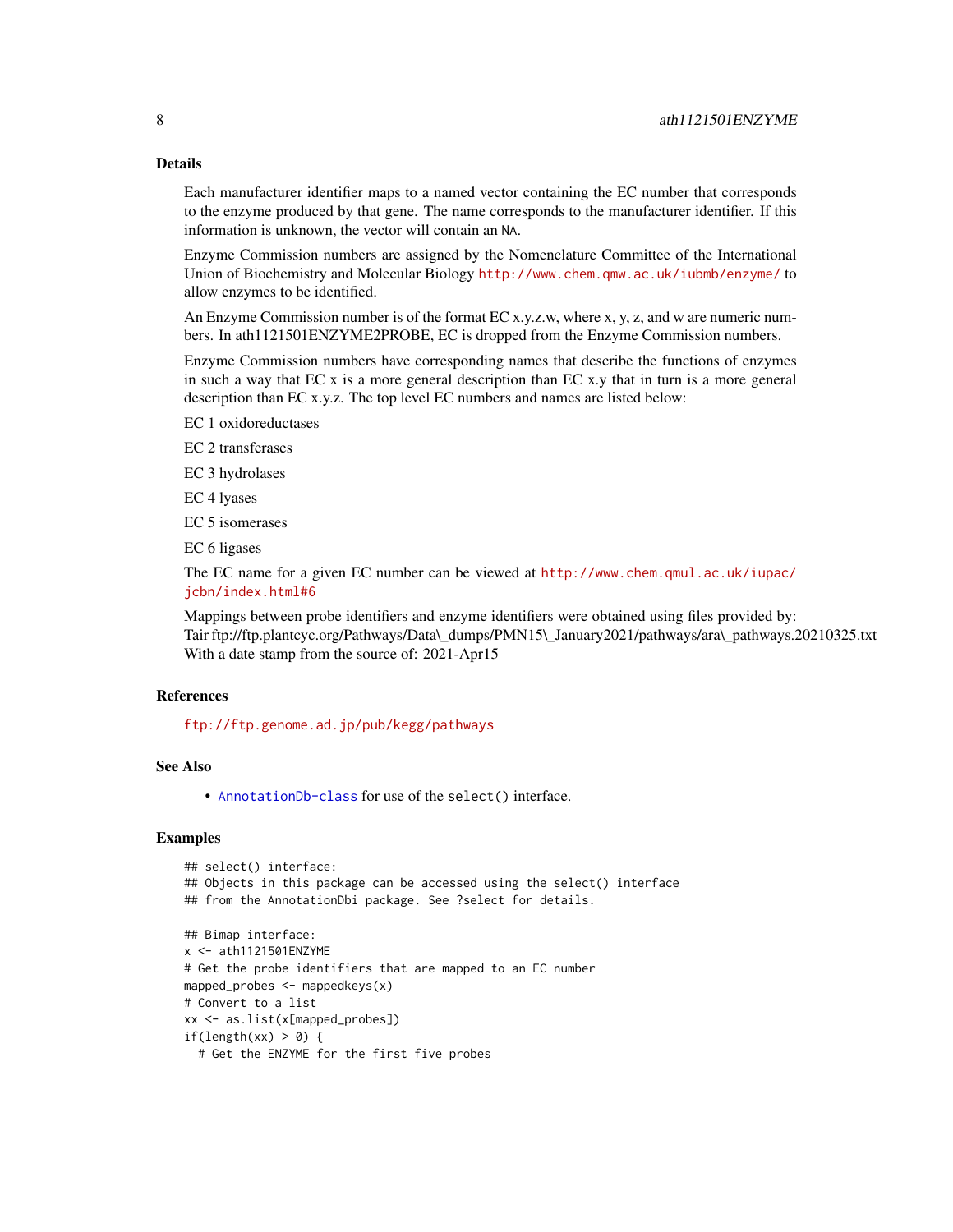## <span id="page-8-0"></span>ath1121501ENZYME2PROBE 9

```
xx[1:5]
 # Get the first one
 xx[[1]]
}
```
#### ath1121501ENZYME2PROBE

*Map between Enzyme Commission Numbers and Manufacturer Identifiers*

## **Description**

ath1121501ENZYME2PROBE is an R object that maps Enzyme Commission (EC) numbers to manufacturer identifiers.

## Details

Each EC number maps to a named vector containing all of the manufacturer identifiers that correspond to the gene that produces that enzyme. The name of the vector corresponds to the EC number.

Enzyme Commission numbers are assigned by the Nomenclature Committee of the International Union of Biochemistry and Molecular Biology <http://www.chem.qmw.ac.uk/iubmb/enzyme/> to allow enzymes to be identified.

An Enzyme Commission number is of the format EC x.y.z.w, where x, y, z, and w are numeric numbers. In ath1121501ENZYME2PROBE, EC is dropped from the Enzyme Commission numbers.

Enzyme Commission numbers have corresponding names that describe the functions of enzymes in such a way that EC x is a more general description than EC x.y that in turn is a more general description than EC x.y.z. The top level EC numbers and names are listed below:

EC 1 oxidoreductases

EC 2 transferases

EC 3 hydrolases

EC 4 lyases

EC 5 isomerases

EC 6 ligases

The EC name for a given EC number can be viewed at [http://www.chem.qmul.ac.uk/iupac/](http://www.chem.qmul.ac.uk/iupac/jcbn/index.html#6) [jcbn/index.html#6](http://www.chem.qmul.ac.uk/iupac/jcbn/index.html#6)

Mappings were based on data provided by: Tair ftp://ftp.plantcyc.org/Pathways/Data\\_dumps/PMN15\\_January2021/pathway With a date stamp from the source of: 2021-Apr15

#### References

<ftp://ftp.genome.ad.jp/pub/kegg/pathways>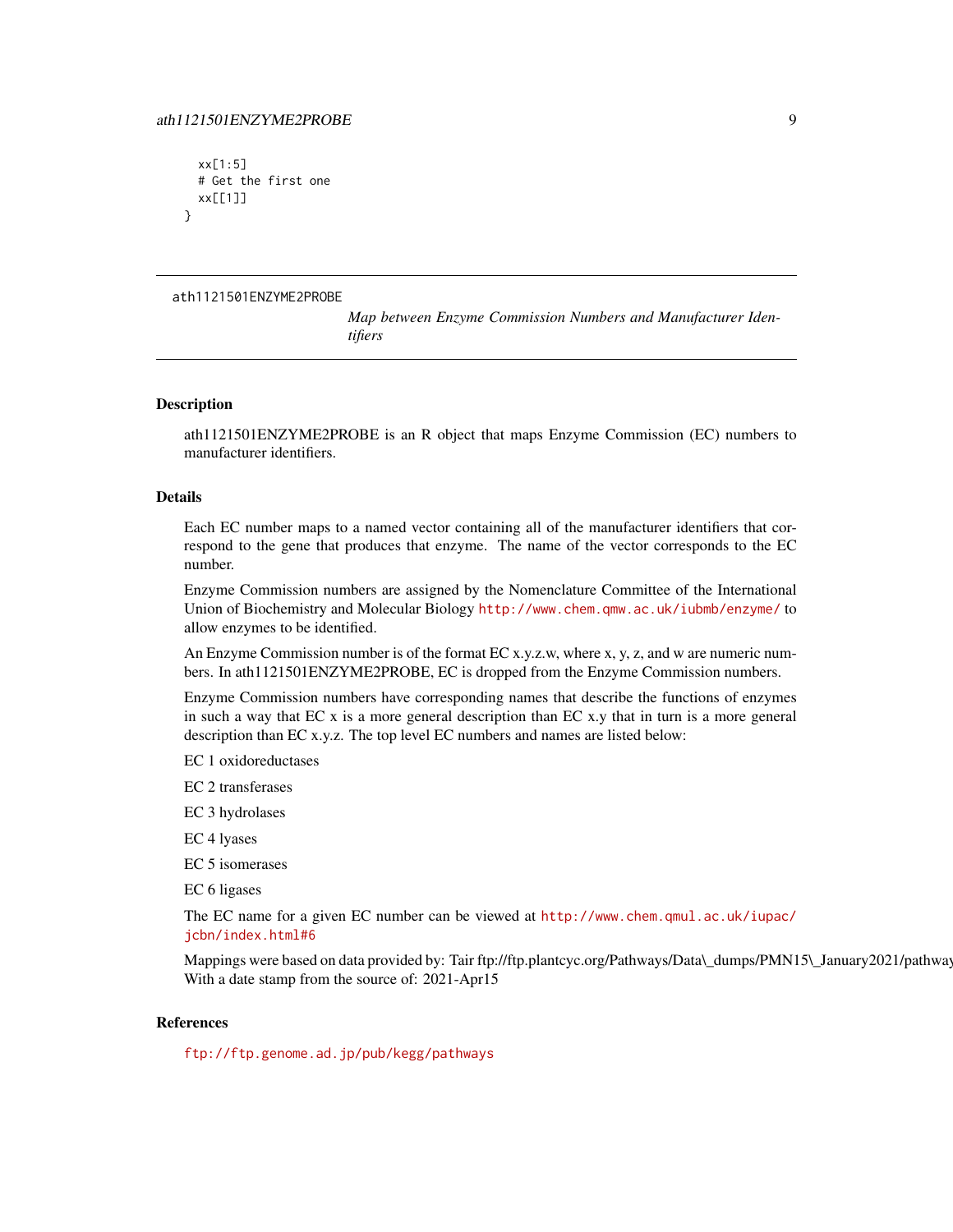<span id="page-9-0"></span>• [AnnotationDb-class](#page-0-0) for use of the select() interface.

## Examples

```
## select() interface:
## Objects in this package can be accessed using the select() interface
## from the AnnotationDbi package. See ?select for details.
## Bimap interface:
# Convert to a list
xx <- as.list(ath1121501ENZYME2PROBE)
if(length(xx) > 0){
    # Gets the probe identifiers for the first five enzyme
   #commission numbers
   xx[1:5]
   # Get the first one
   xx[[1]]
}
```
ath1121501GENENAME *Map between Manufacturer IDs and Genes*

#### Description

ath1121501GENENAME is an R object that maps manufacturer identifiers to the corresponding gene name.

#### Details

Each manufacturer identifier maps to a named vector containing the gene name. The vector name corresponds to the manufacturer identifier. If the gene name is unknown, the vector will contain an NA.

Gene names currently include both the official (validated by a nomenclature committee) and preferred names (interim selected for display) for genes. Efforts are being made to differentiate the two by adding a name to the vector.

Mappings were based on data provided by: Tair https://www.arabidopsis.org/download\\_files/Genes/TAIR10\\_genome\\_relea With a date stamp from the source of: 2021-Apr15

## See Also

• [AnnotationDb-class](#page-0-0) for use of the select() interface.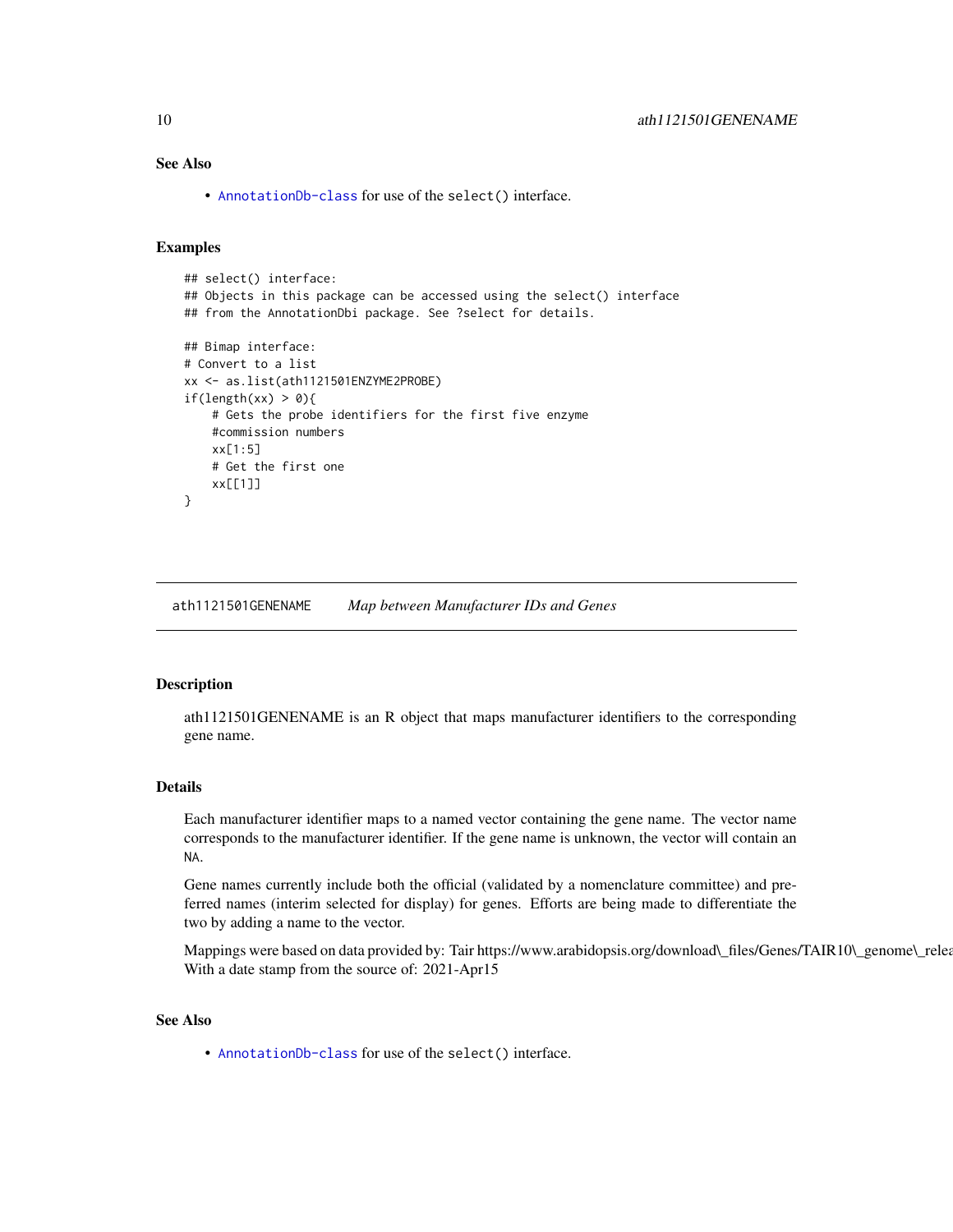## <span id="page-10-0"></span>ath1121501GO 11

#### Examples

```
## select() interface:
## Objects in this package can be accessed using the select() interface
## from the AnnotationDbi package. See ?select for details.
## Bimap interface:
x <- ath1121501GENENAME
# Get the probe identifiers that are mapped to a gene name
mapped_probes <- mappedkeys(x)
# Convert to a list
xx <- as.list(x[mapped_probes])
if(length(xx) > 0) {
  # Get the GENENAME for the first five probes
  xx[1:5]
  # Get the first one
  xx[[1]]
}
```
ath1121501GO *Map between Manufacturer IDs and Gene Ontology (GO)*

#### Description

ath1121501GO is an R object that provides mappings between manufacturer identifiers and the GO identifiers that they are directly associated with.

#### Details

Each Entrez Gene identifier is mapped to a list of lists. The names on the outer list are GO identifiers. Each inner list consists of three named elements: GOID, Ontology, and Evidence.

The GOID element matches the GO identifier named in the outer list and is included for convenience when processing the data using 'lapply'.

The Ontology element indicates which of the three Gene Ontology categories this identifier belongs to. The categories are biological process (BP), cellular component (CC), and molecular function (MF).

The Evidence element contains a code indicating what kind of evidence supports the association of the GO identifier to the Entrez Gene id. Some of the evidence codes in use include:

IMP: inferred from mutant phenotype

IGI: inferred from genetic interaction

IPI: inferred from physical interaction

ISS: inferred from sequence similarity

IDA: inferred from direct assay

IEP: inferred from expression pattern

IEA: inferred from electronic annotation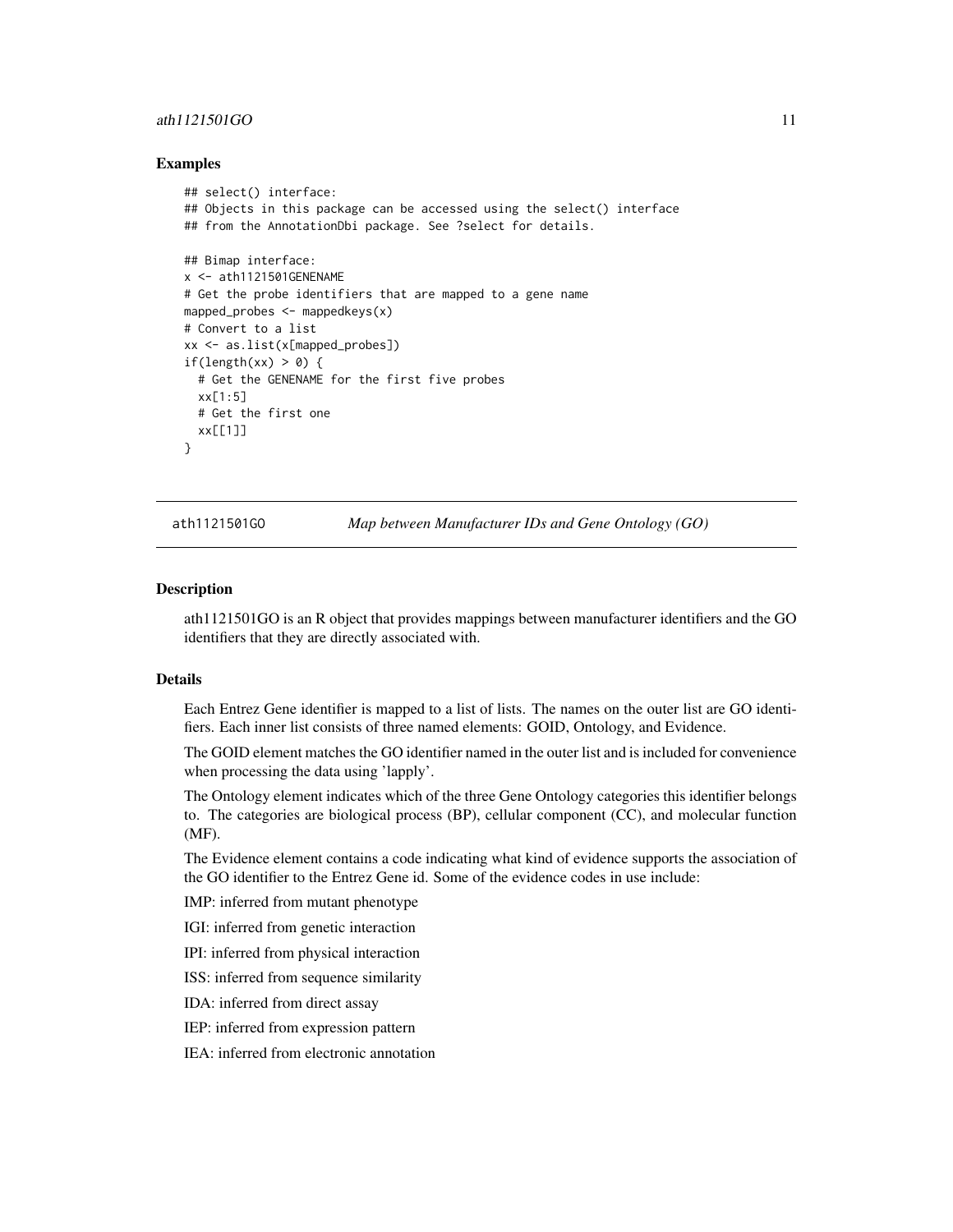<span id="page-11-0"></span>TAS: traceable author statement

NAS: non-traceable author statement

ND: no biological data available

IC: inferred by curator

A more complete listing of evidence codes can be found at:

<http://www.geneontology.org/GO.evidence.shtml>

Mappings between probe identifiers and GO information were obtained through their mappings to Entrez Gene identifiers. NAs are assigned to probe identifiers that can not be mapped to any Gene Ontology information. Mappings between Gene Ontology identifiers an Gene Ontology terms and other information are available in a separate data package named GO.

Mappings were based on data provided by: Gene Ontology http://current.geneontology.org/ontology/gobasic.obo With a date stamp from the source of: 2021-02-01

#### See Also

• [AnnotationDb-class](#page-0-0) for use of the select() interface.

## Examples

```
## select() interface:
## Objects in this package can be accessed using the select() interface
## from the AnnotationDbi package. See ?select for details.
## Bimap interface:
x <- ath1121501GO
# Get the probe identifiers that are mapped to a GO ID
mapped_probes \leq mappedkeys(x)
# Convert to a list
xx <- as.list(x[mapped_probes])
if(length(xx) > 0) {
    # Try the firest one
    got <- xx[[1]]
    got[[1]][["GOID"]]
    got[[1]][["Ontology"]]
    got[[1]][["Evidence"]]
}
```

```
ath1121501GO2ALLPROBES
```
*Map between Gene Ontology (GO) Identifiers and all Manufacturer Identifiers in the subtree*

## Description

ath1121501GO2ALLPROBES is an R object that provides mappings between a given GO identifier and all manufactuerer identifiers annotated at that GO term or one of its children in the GO ontology.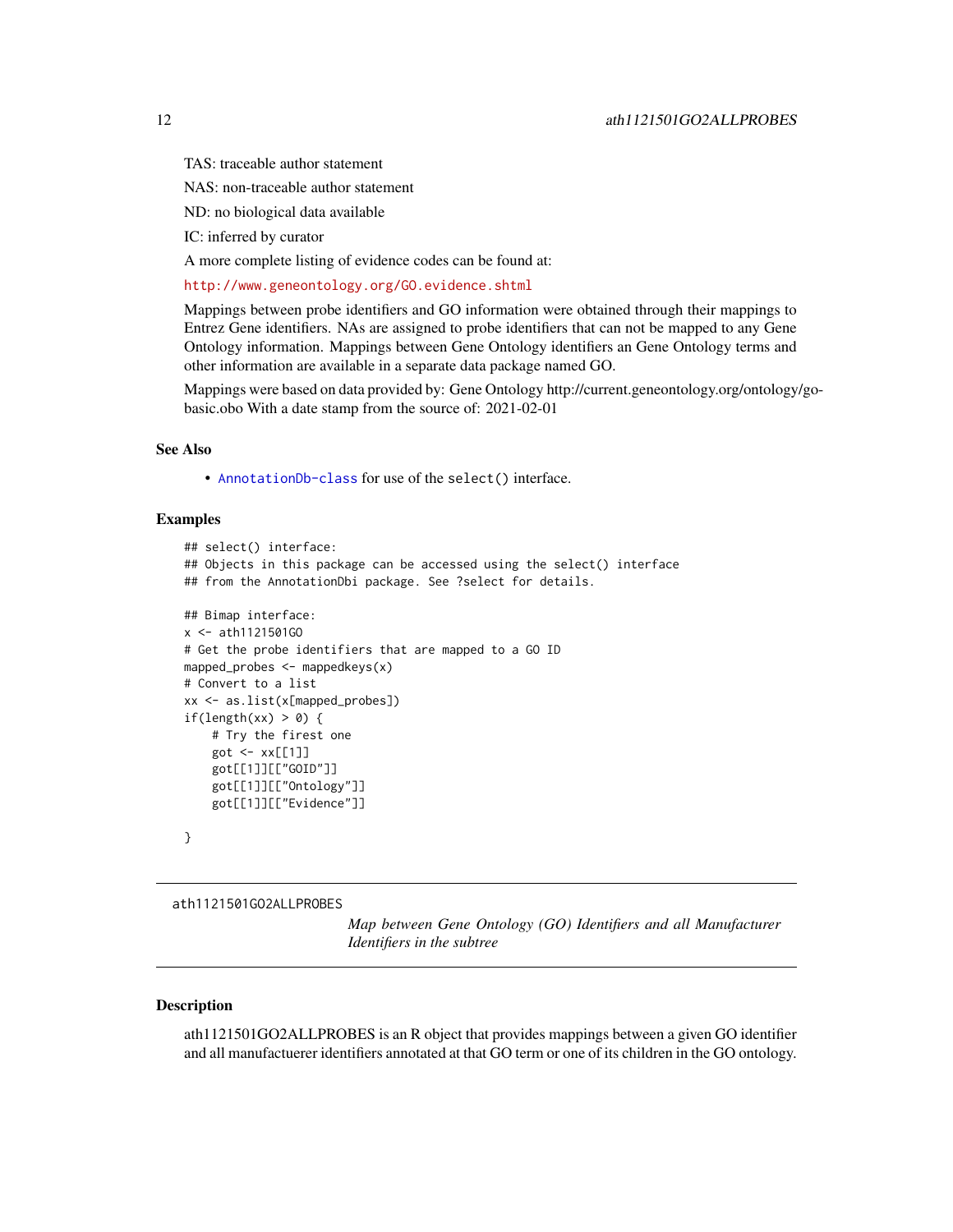## Details

GO consists of three ontologies—molecular function (MF), biological process (BP), and cellular component (CC). All ontologies are structured as directed acyclic graphs (DAGs). Each node in each DAG (tree) is a GO term (id) associated with a named vector of manufacturer identifiers. The name associated with each manufacturer id corresponds to the evidence code for that GO identifier. This object ath1121501GO2ALLPROBES maps between a given GO identifier and all manufactuerer identifiers annotated at that GO term or one of its children in the GO ontology.

The evidence code indicates what kind of evidence supports the association between the GO and Entrez Gene identifiers. Evidence codes currently in use include:

IMP - inferred from mutant phenotype

IGI - inferred from genetic interaction

IPI - inferred from physical interaction

ISS - inferred from sequence similarity

IDA - inferred from direct assay

IEP - inferred from expression pattern

IEA - inferred from electronic annotation

TAS - traceable author statement

NAS - non-traceable author statement

ND - no biological data available

IC - inferred by curator

A GO identifier may be mapped to the same manufacturer identifier more than once but the evidence code can be different. Mappings between Gene Ontology identifiers and Gene Ontology terms and other information are available in a separate data package named GO.

Mappings were based on data provided by:

Gene Ontology http://current.geneontology.org/ontology/go-basic.obo With a date stamp from the source of: 2021-02-01

#### References

<ftp://ftp.ncbi.nlm.nih.gov/gene/DATA/>

#### See Also

• [AnnotationDb-class](#page-0-0) for use of the select() interface.

```
## select() interface:
## Objects in this package can be accessed using the select() interface
## from the AnnotationDbi package. See ?select for details.
## Bimap interface:
# Convert to a list
xx <- as.list(ath1121501GO2ALLPROBES)
```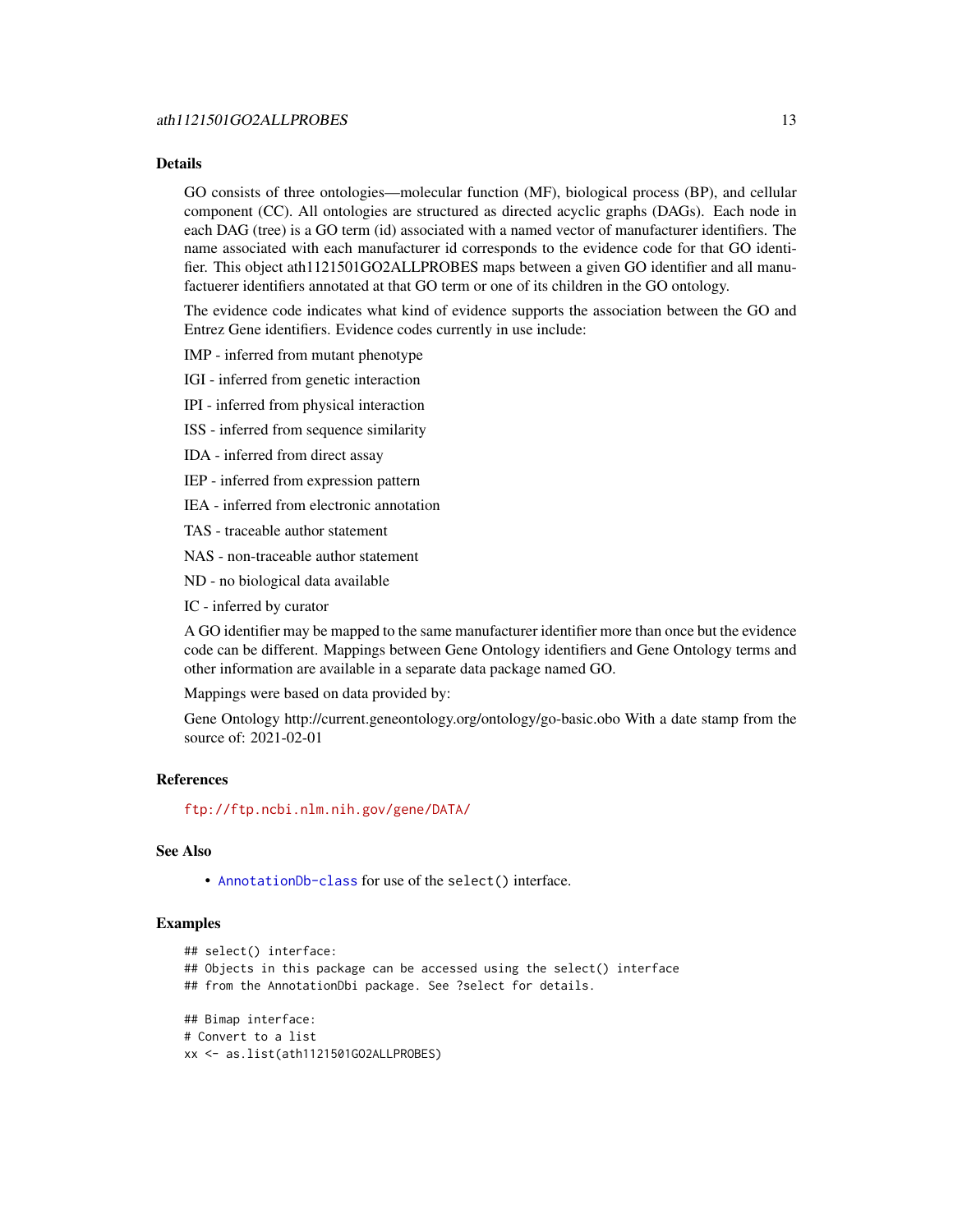```
if(length(xx) > 0){
    # Gets the probe identifiers for the top 2nd and 3nd GO identifiers
    goids \leq -x \times [2:3]# Gets all the probe identifiers for the first element of goids
    goids[[1]]
    # Evidence code for the mappings
    names(goids[[1]])
}
```
ath1121501GO2PROBE *Map between Gene Ontology (GO) and Manufacturer Identifiers*

#### Description

ath1121501GO2PROBE is an R object that provides mappings between GO identifiers and manufacturer identifiers.

#### Details

Each GO term maps to a named vector of manufacturer identifiers. The name associated with each manufacturer identifier corresponds to the evidence code for that GO identifier. The evidence code indicates what kind of evidence supports the association between the GO and Entrez Gene identifiers. Evidence codes currently in use include:

- IMP inferred from mutant phenotype
- IGI inferred from genetic interaction
- IPI inferred from physical interaction
- ISS inferred from sequence similarity
- IDA inferred from direct assay
- IEP inferred from expression pattern
- IEA inferred from electronic annotation
- TAS traceable author statement
- NAS non-traceable author statement
- ND no biological data available
- IC inferred by curator

A GO identifier may be mapped to the same probe identifier more than once but the evidence code can be different. Mappings between Gene Ontology identifiers an Gene Ontology terms and other information are available in a separate data package named GO.

Mappings were based on data provided by:

Gene Ontology http://current.geneontology.org/ontology/go-basic.obo With a date stamp from the source of: 2021-02-01

## References

<ftp://ftp.ncbi.nlm.nih.gov/gene/DATA/>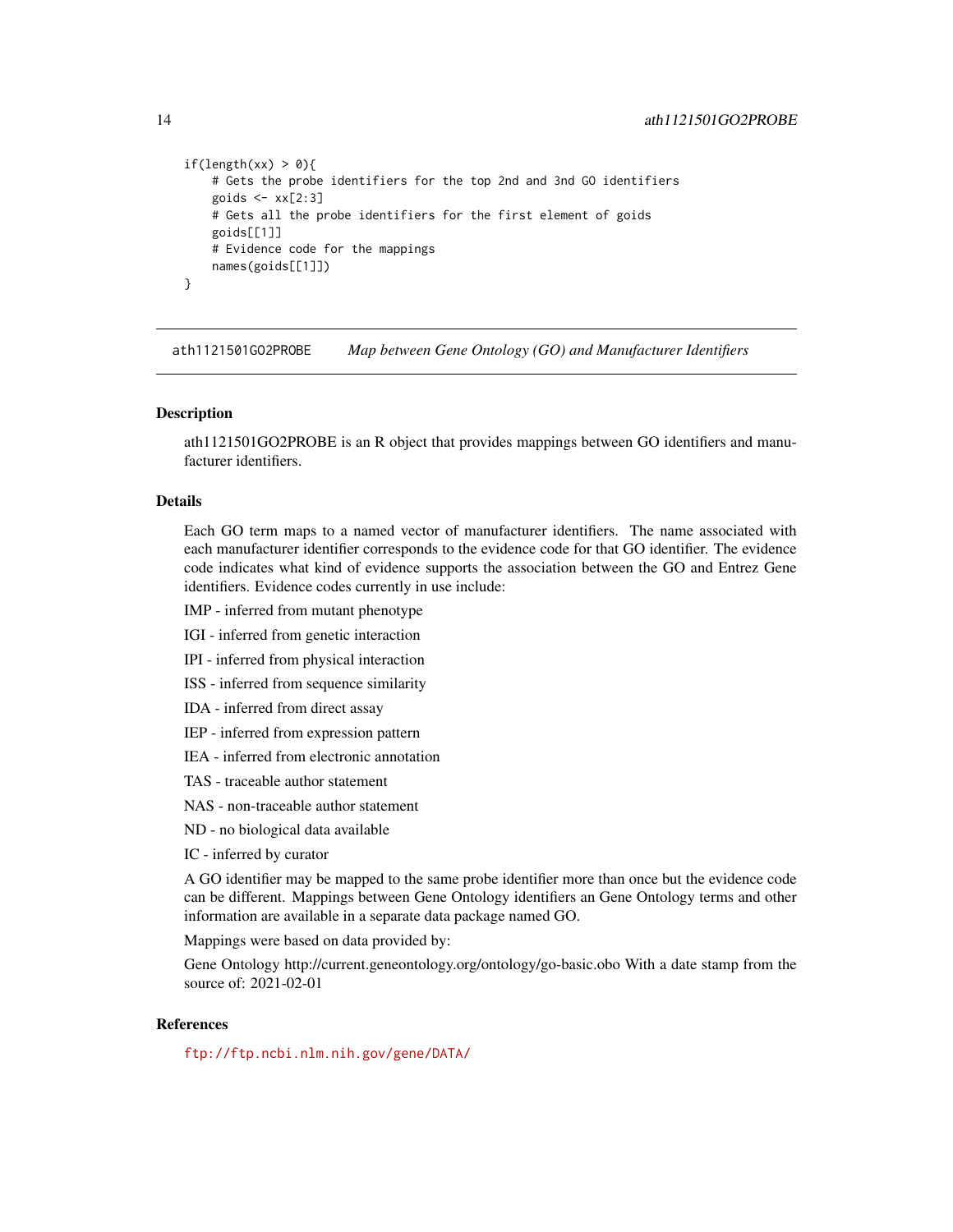<span id="page-14-0"></span>• [AnnotationDb-class](#page-0-0) for use of the select() interface.

#### Examples

```
## select() interface:
## Objects in this package can be accessed using the select() interface
## from the AnnotationDbi package. See ?select for details.
## Bimap interface:
# Convert to a list
xx <- as.list(ath1121501GO2PROBE)
if(length(xx) > 0)# Gets the probe identifiers for the top 2nd and 3nd GO identifiers
   goids \leq -x \times [2:3]# Gets the probe identifiers for the first element of goids
   goids[[1]]
   # Evidence code for the mappings
   names(goids[[1]])
}
```
ath1121501MAPCOUNTS *Number of mapped keys for the maps in package ath1121501.db*

## Description

DEPRECATED. Counts in the MAPCOUNT table are out of sync and should not be used.

ath1121501MAPCOUNTS provides the "map count" (i.e. the count of mapped keys) for each map in package ath1121501.db.

## Details

DEPRECATED. Counts in the MAPCOUNT table are out of sync and should not be used.

This "map count" information is precalculated and stored in the package annotation DB. This allows some quality control and is used by the [checkMAPCOUNTS](#page-0-0) function defined in AnnotationDbi to compare and validate different methods (like count.mappedkeys(x) or sum(!is.na(as.list(x)))) for getting the "map count" of a given map.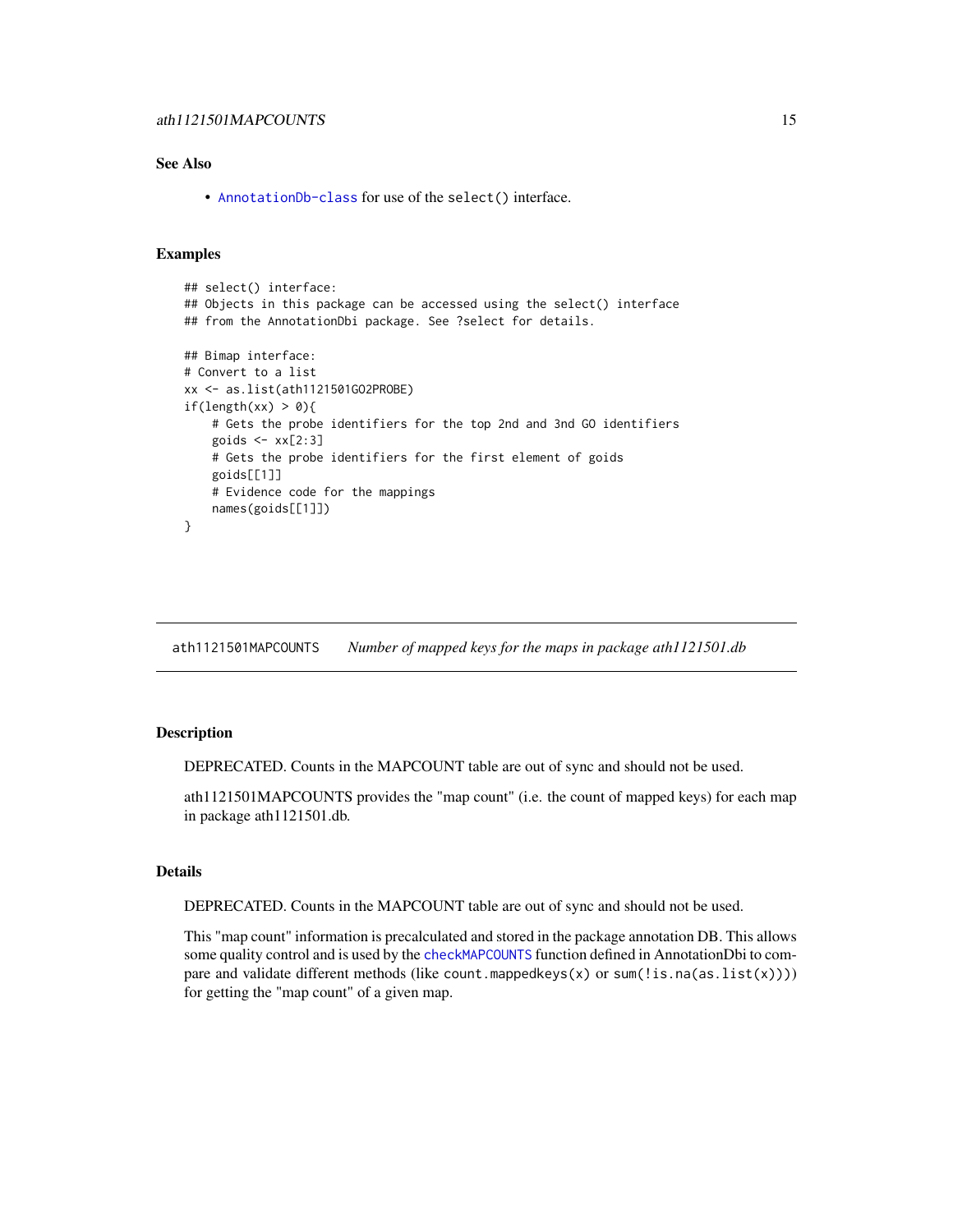<span id="page-15-0"></span>ath1121501ORGANISM *The Organism information for ath1121501*

## Description

ath1121501ORGANISM is an R object that contains a single item: a character string that names the organism for which ath1121501 was built. ath1121501ORGPKG is an R object that contains a chararcter vector with the name of the organism package that a chip package depends on for its gene-centric annotation.

## Details

Although the package name is suggestive of the organism for which it was built, ath1121501ORGANISM provides a simple way to programmatically extract the organism name. ath1121501ORGPKG provides a simple way to programmatically extract the name of the parent organism package. The parent organism package is a strict dependency for chip packages as this is where the gene cetric information is ultimately extracted from. The full package name will always be this string plus the extension ".db". But most programatic access will not require this extension, so its more convenient to leave it out.

## **Examples**

ath1121501ORGANISM ath1121501ORGPKG

ath1121501PATH *Mappings between probe identifiers and KEGG pathway identifiers*

#### Description

KEGG (Kyoto Encyclopedia of Genes and Genomes) maintains pathway data for various organisms. ath1121501PATH maps probe identifiers to the identifiers used by KEGG for pathways in which the genes represented by the probe identifiers are involved

#### Details

Each KEGG pathway has a name and identifier. Pathway name for a given pathway identifier can be obtained using the KEGG data package that can either be built using AnnBuilder or downloaded from Bioconductor <http://www.bioconductor.org>.

Graphic presentations of pathways are searchable at url http://www.genome.ad.jp/kegg/pathway.html by using pathway identifiers as keys.

Mappings were based on data provided by: KEGG GENOME ftp://ftp.genome.jp/pub/kegg/genomes With a date stamp from the source of: 2011-Mar15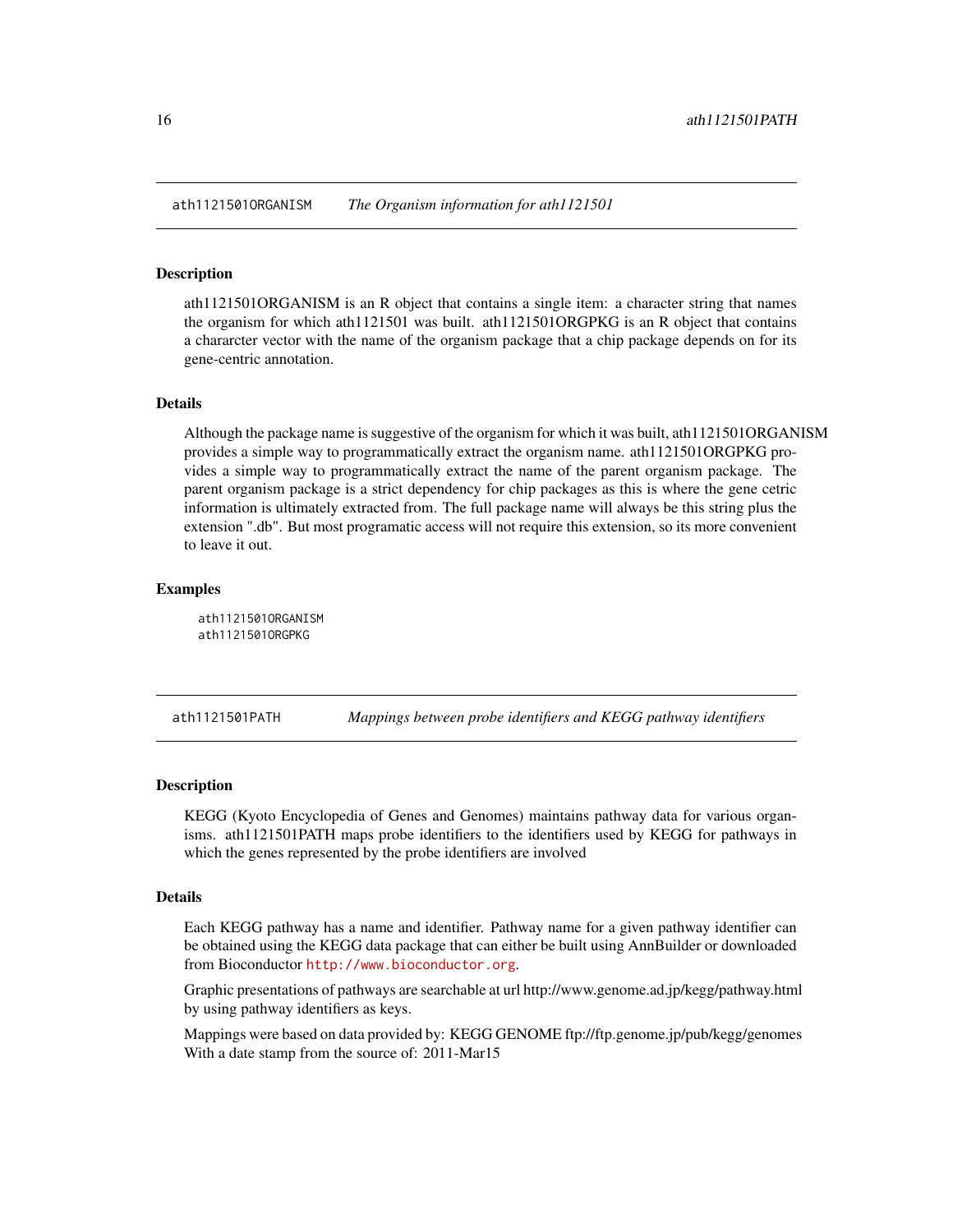## <span id="page-16-0"></span>References

<http://www.genome.ad.jp/kegg/>

#### See Also

• [AnnotationDb-class](#page-0-0) for use of the select() interface.

#### Examples

```
## select() interface:
## Objects in this package can be accessed using the select() interface
## from the AnnotationDbi package. See ?select for details.
## Bimap interface:
x <- ath1121501PATH
# Get the probe identifiers that are mapped to a KEGG pathway ID
mapped_probes <- mappedkeys(x)
# Convert to a list
xx <- as.list(x[mapped_probes])
if(length(xx) > 0) {
 # Get the PATH for the first five probes
 xx[1:5]
 # Get the first one
 xx[[1]]
}
```
ath1121501PATH2PROBE *Map between Kyoto Encyclopedia of Genes and Genomes (KEGG) pathway identifiers and Manufacturer Identifiers*

## Description

ath1121501PATH2PROBE is an R object that provides mappings between KEGG identifiers and manufacturer identifiers.

#### Details

Each KEGG identifier is mapped to a named vector of manufacturer identifiers. The name represents the KEGG identifier and the vector contains all manufacturer identifiers that are found in that particular pathway. An NA is reported for any KEGG identifier that cannot be mapped to any manufacturer identifiers.

Pathway name for a given pathway identifier can be obtained using the KEGG data package that can either be built using AnnBuilder or downloaded from Bioconductor [http://www.bioconductor.](http://www.bioconductor.org) [org](http://www.bioconductor.org).

Graphic presentations of pathways are searchable at [http://www.genome.ad.jp/kegg/pathway.](http://www.genome.ad.jp/kegg/pathway.html) [html](http://www.genome.ad.jp/kegg/pathway.html) using pathway identifiers as keys.

Mappings were based on data provided by: KEGG GENOME ftp://ftp.genome.jp/pub/kegg/genomes With a date stamp from the source of: 2011-Mar15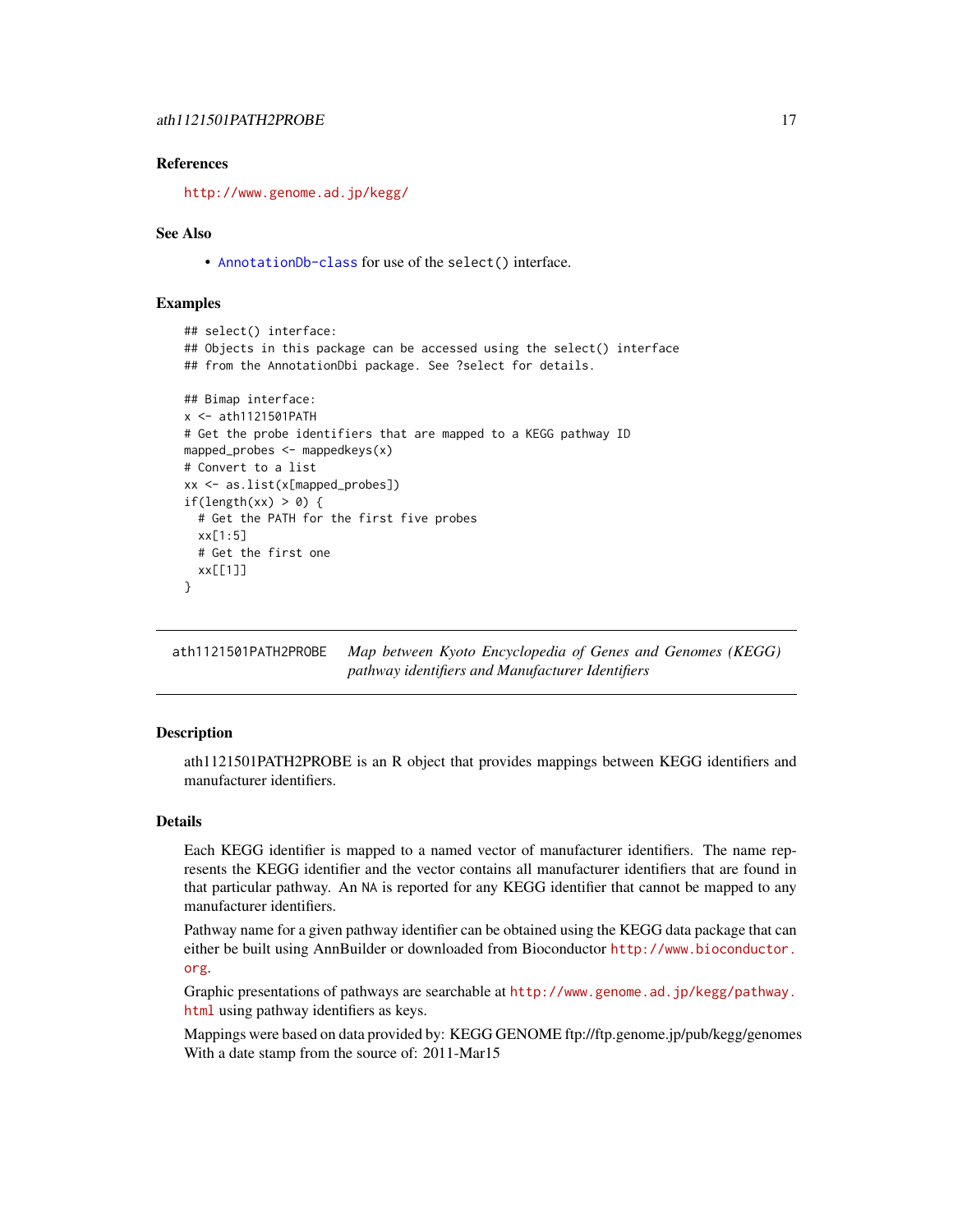#### <span id="page-17-0"></span>References

<http://www.genome.ad.jp/kegg/>

#### See Also

• [AnnotationDb-class](#page-0-0) for use of the select() interface.

## Examples

```
## select() interface:
## Objects in this package can be accessed using the select() interface
## from the AnnotationDbi package. See ?select for details.
## Bimap interface:
# Convert the object to a list
xx <- as.list(ath1121501PATH2PROBE)
# Remove pathway identifiers that do not map to any probe id
xx \leftarrow xx[!is.na(xx)]if(length(xx) > 0){
    # The probe identifiers for the first two elements of XX
   xx[1:2]
   # Get the first one
   xx[[1]]
}
```
ath1121501PMID *Map between Manufacturer Identifiers and PubMed Identifiers*

#### **Description**

ath1121501PMID is an R object that provides mappings between manufacturer identifiers and PubMed identifiers.

#### Details

Each manufacturer identifier is mapped to a named vector of PubMed identifiers. The name associated with each vector corresponds to the manufacturer identifier. The length of the vector may be one or greater, depending on how many PubMed identifiers a given manufacturer identifier is mapped to. An NA is reported for any manufacturer identifier that cannot be mapped to a PubMed identifier.

Titles, abstracts, and possibly full texts of articles can be obtained from PubMed by providing a valid PubMed identifier. The pubmed function of annotate can also be used for the same purpose.

Mappings were based on data provided by: Tair https://www.arabidopsis.org/download\\_files/Public\\_Data\\_Releases/TAIR\ With a date stamp from the source of: 2021-Apr15

#### References

<https://www.ncbi.nlm.nih.gov/entrez/query.fcgi?db=PubMed>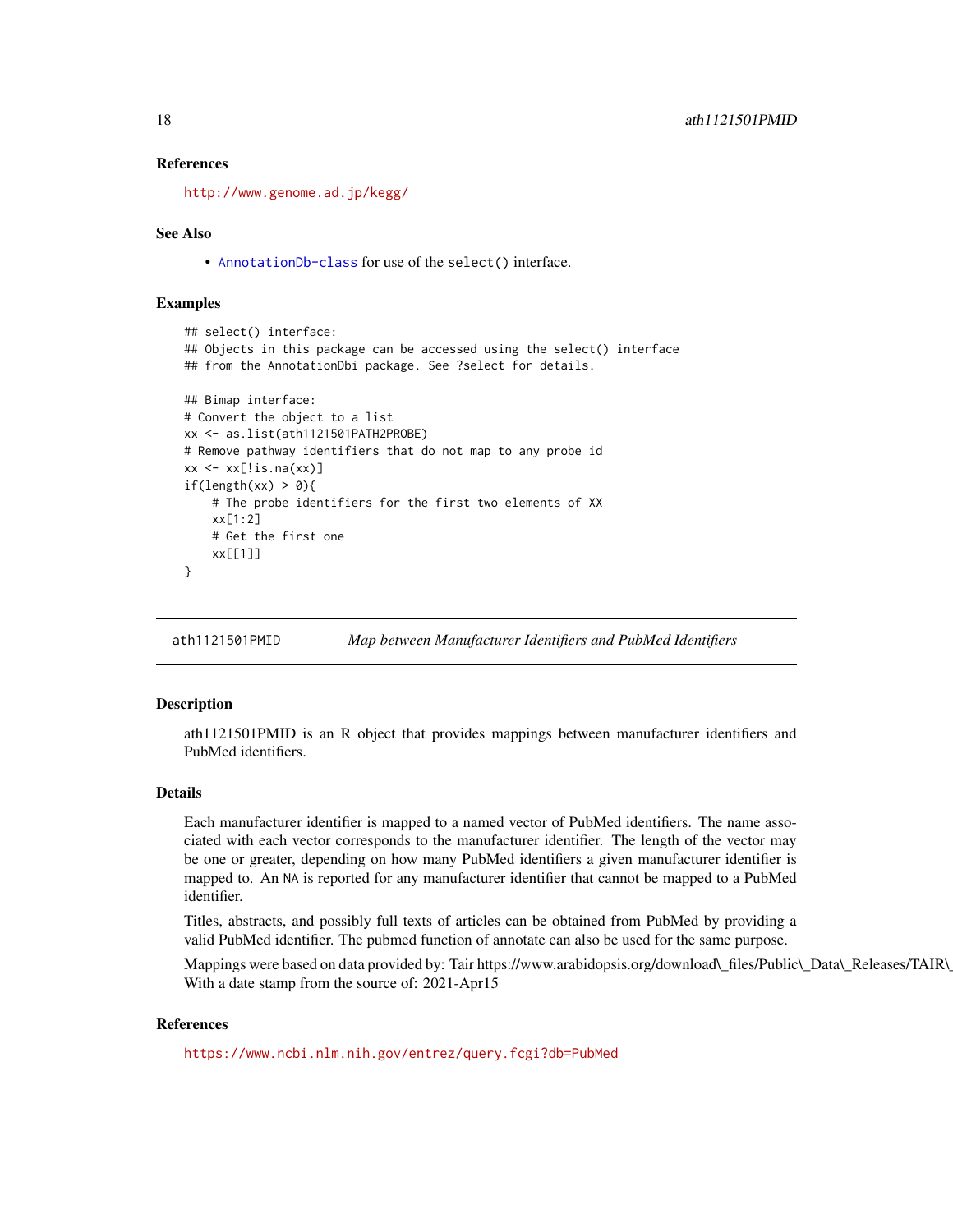<span id="page-18-0"></span>• [AnnotationDb-class](#page-0-0) for use of the select() interface.

#### Examples

```
## select() interface:
## Objects in this package can be accessed using the select() interface
## from the AnnotationDbi package. See ?select for details.
## Bimap interface:
x <- ath1121501PMID
# Get the probe identifiers that are mapped to any PubMed ID
mapped_probes <- mappedkeys(x)
# Convert to a list
xx <- as.list(x[mapped_probes])
if(length(xx) > 0){
    # The probe identifiers for the first two elements of XX
   xx[1:2]
   # Get the first one
   xx[[1]]
    if(interactive() && !is.null(xx[[1]]) && !is.na(xx[[1]])
      && require(annotate)){
       # Gets article information as XML files
       xmls < -pubmed(xx[[1]], disp = "data")# Views article information using a browser
       pubmed(xx[[1]], disp = "browser")
   }
}
```
ath1121501PMID2PROBE *Map between PubMed Identifiers and Manufacturer Identifiers*

#### Description

ath1121501PMID2PROBE is an R object that provides mappings between PubMed identifiers and manufacturer identifiers.

#### Details

Each PubMed identifier is mapped to a named vector of manufacturer identifiers. The name represents the PubMed identifier and the vector contains all manufacturer identifiers that are represented by that PubMed identifier. The length of the vector may be one or longer, depending on how many manufacturer identifiers are mapped to a given PubMed identifier.

Titles, abstracts, and possibly full texts of articles can be obtained from PubMed by providing a valid PubMed identifier. The pubmed function of annotate can also be used for the same purpose

Mappings were based on data provided by: Tair https://www.arabidopsis.org/download\\_files/Public\\_Data\\_Releases/TAIR\ With a date stamp from the source of: 2021-Apr15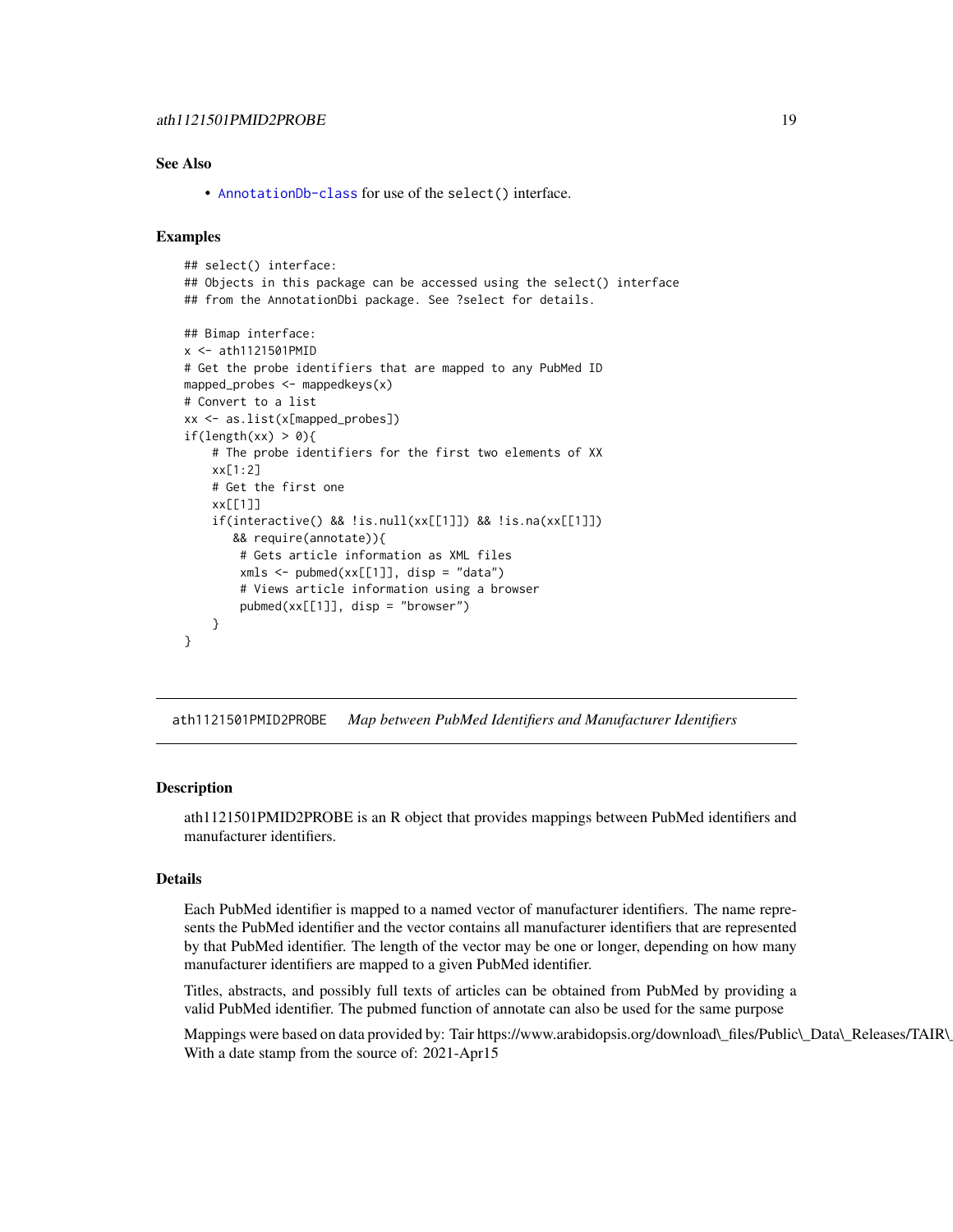<span id="page-19-0"></span>• [AnnotationDb-class](#page-0-0) for use of the select() interface.

## Examples

```
## select() interface:
## Objects in this package can be accessed using the select() interface
## from the AnnotationDbi package. See ?select for details.
## Bimap interface:
# Convert the object to a list
xx <- as.list(ath1121501PMID2PROBE)
if(length(xx) > 0){
    # The probe identifiers for the first two elements of XX
   xx[1:2]
   # Get the first one
   xx[[1]]
    if(interactive() && require(annotate)){
       # Gets article information as XML files for a PubMed id
       xmls <- pubmed(names(xx)[1], disp = "data")
       # Views article information using a browser
       pubmed(names(xx)[1], disp = "browser")
   }
}
```
ath1121501SYMBOL *Map between Manufacturer Identifiers and Gene Symbols*

## Description

ath1121501SYMBOL is an R object that provides mappings between manufacturer identifiers and gene abbreviations.

#### Details

Each manufacturer identifier is mapped to an abbreviation for the corresponding gene. An NA is reported if there is no known abbreviation for a given gene.

Symbols typically consist of 3 letters that define either a single gene (ABC) or multiple genes (ABC1, ABC2, ABC3). Gene symbols can be used as key words to query public databases such as Entrez Gene.

Mappings were based on data provided by: Tair https://www.arabidopsis.org/download\\_files/Public\\_Data\\_Releases/TAIR\ With a date stamp from the source of: 2021-Apr15

#### References

<https://www.ncbi.nlm.nih.gov/entrez/query.fcgi?db=gene>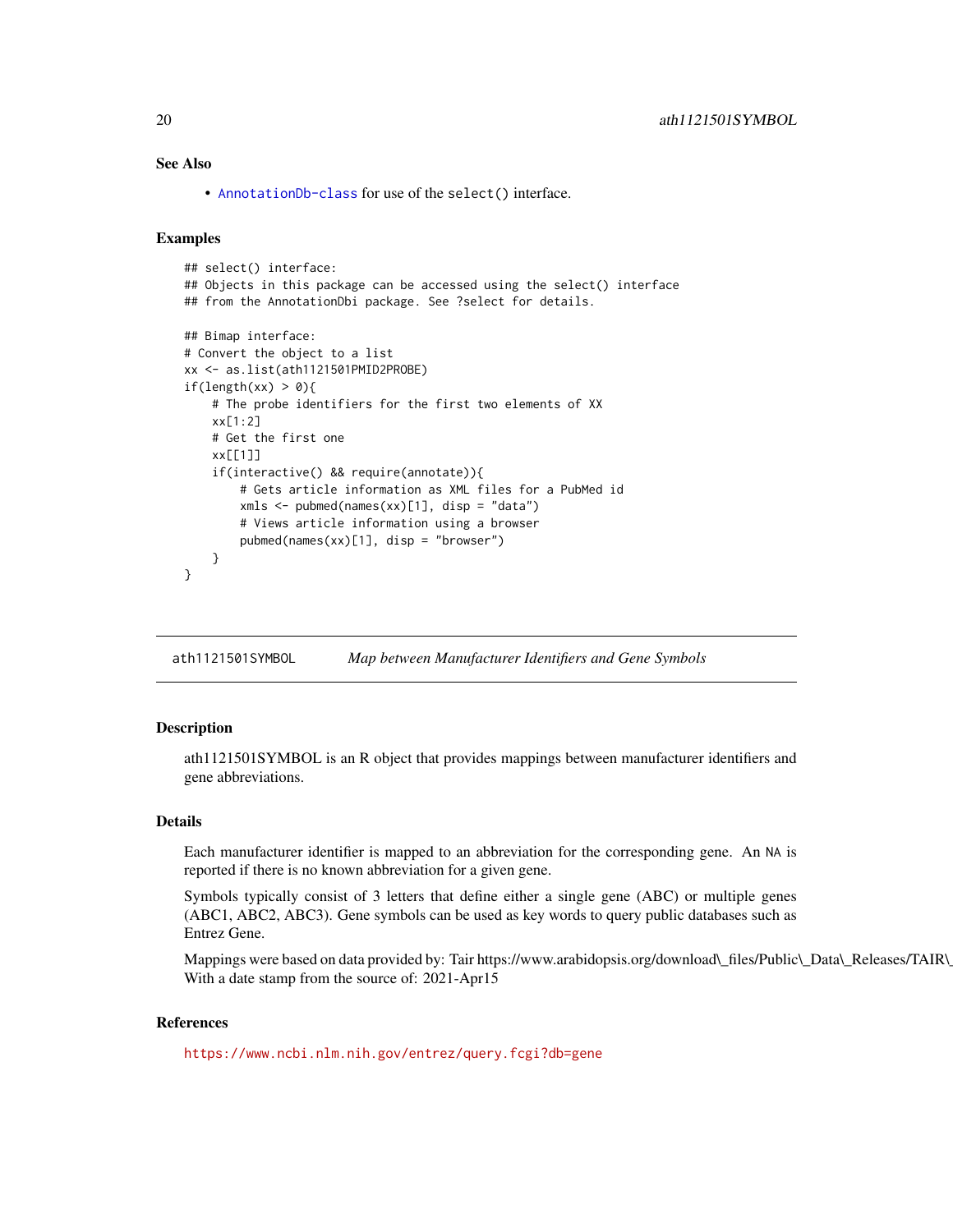<span id="page-20-0"></span>• [AnnotationDb-class](#page-0-0) for use of the select() interface.

## Examples

```
## select() interface:
## Objects in this package can be accessed using the select() interface
## from the AnnotationDbi package. See ?select for details.
## Bimap interface:
x <- ath1121501SYMBOL
# Get the probe identifiers that are mapped to a gene symbol
mapped_probes <- mappedkeys(x)
# Convert to a list
xx <- as.list(x[mapped_probes])
if(length(xx) > 0) {
  # Get the SYMBOL for the first five probes
  xx[1:5]
  # Get the first one
  xx[[1]]
}
```
ath1121501\_dbconn *Collect information about the package annotation DB*

#### Description

Some convenience functions for getting a connection object to (or collecting information about) the package annotation DB.

#### Usage

```
ath1121501_dbconn()
ath1121501_dbfile()
ath1121501_dbschema(file="", show.indices=FALSE)
ath1121501_dbInfo()
```
#### Arguments

| file         | A connection, or a character string naming the file to print to (see the file<br>argument of the cat function for the details). |
|--------------|---------------------------------------------------------------------------------------------------------------------------------|
| show.indices | The CREATE INDEX statements are not shown by default. Use show, indices=TRUE<br>to get them.                                    |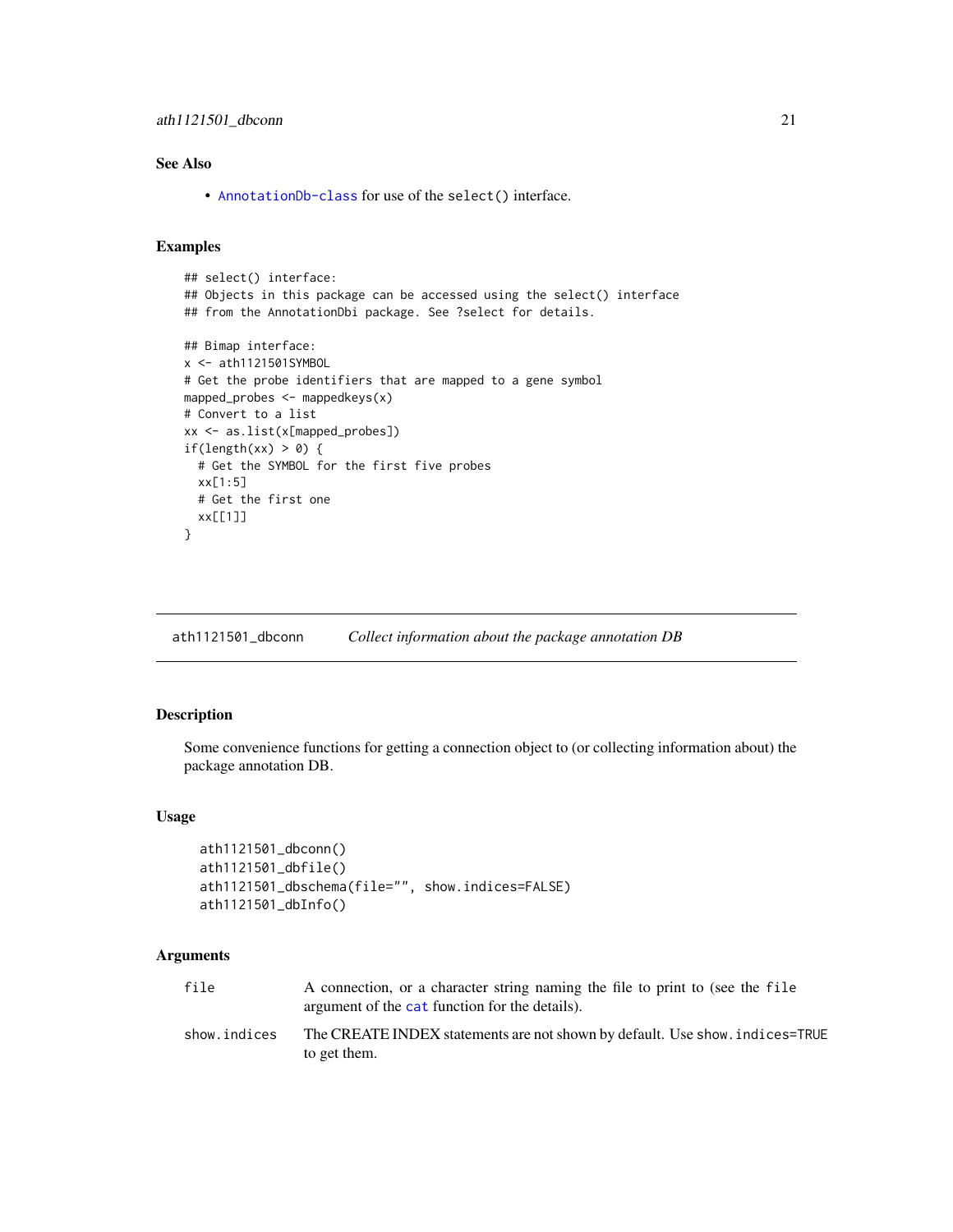## <span id="page-21-0"></span>Details

ath1121501\_dbconn returns a connection object to the package annotation DB. IMPORTANT: Don't call [dbDisconnect](#page-0-0) on the connection object returned by ath1121501\_dbconn or you will break all the [AnnDbObj](#page-0-0) objects defined in this package!

ath1121501\_dbfile returns the path (character string) to the package annotation DB (this is an SQLite file).

ath1121501\_dbschema prints the schema definition of the package annotation DB.

ath1121501\_dbInfo prints other information about the package annotation DB.

## Value

ath1121501\_dbconn: a DBIConnection object representing an open connection to the package annotation DB.

ath1121501\_dbfile: a character string with the path to the package annotation DB.

ath1121501\_dbschema: none (invisible NULL).

ath1121501\_dbInfo: none (invisible NULL).

#### See Also

[dbGetQuery](#page-0-0), [dbConnect](#page-0-0), [dbconn](#page-0-0), [dbfile](#page-0-0), [dbschema](#page-0-0), [dbInfo](#page-0-0)

## Examples

library(DBI) ## Count the number of rows in the "probes" table: dbGetQuery(ath1121501\_dbconn(), "SELECT COUNT(\*) FROM probes")

ath1121501\_dbschema()

ath1121501\_dbInfo()